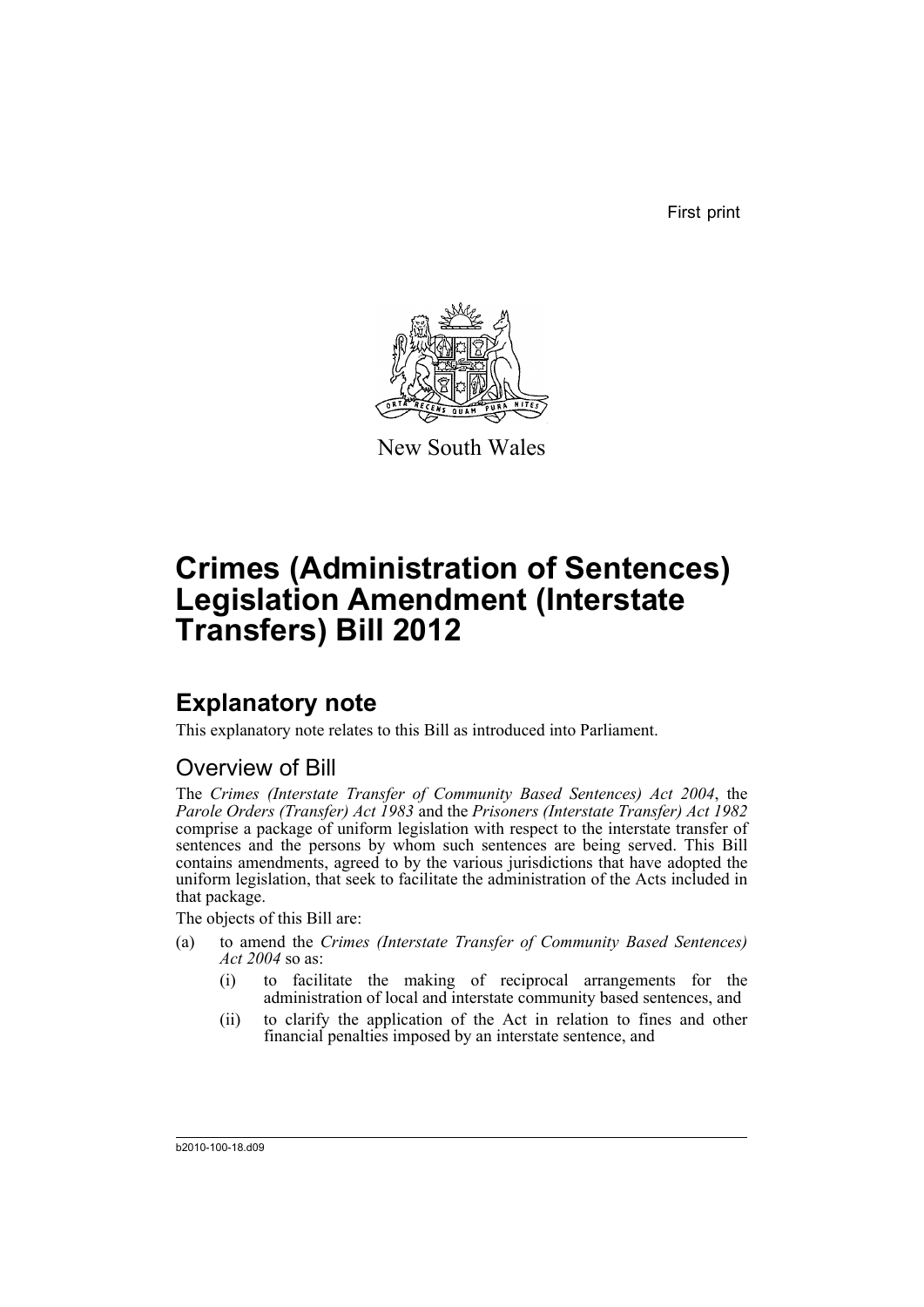Explanatory note

- (iii) to limit the purposes for which an interstate penalty has effect in relation to an interstate sentence after it has been registered as a community based sentence under a law of this State, and
- (iv) to provide that proceedings against an offender whose interstate sentence is registered as a community based sentence under a law of this State may not be commenced or continued in relation to any breach of the conditions of the sentence that occurred before it was registered, and
- (v) to make other miscellaneous amendments to the Act, and
- (b) to amend the *Parole Orders (Transfer) Act 1983* so as:
	- (i) to facilitate the making of reciprocal arrangements for the administration of local and interstate parole orders, and
	- (ii) to vary the conditions that must be satisfied before an interstate parole order may be registered in this State, and
	- (iii) to extend the range of documents that may be used to support an application for the registration of an interstate parole order, and
	- (iv) to provide that an interstate parolee whose parole order is registered in this State may be dealt with under the laws of this State for any breach of the conditions of parole that occurred before the order was registered, and that proceedings against a NSW parolee whose parole order is registered under a law of another jurisdiction may not be commenced or continued in relation to any breach of the conditions of parole that occurred before the order was registered, and
	- (v) to provide that the consequences of the revocation of a parole order that has been registered under the Act are no different to those of the revocation under the laws of this State of any other parole order, and
	- (vi) to insert a provision with respect to the Minister's use of various documents and information in connection with the making of determinations and exercise of discretions under the Act, and
	- (vii) to make other miscellaneous amendments to the Act, and
- (c) to amend the *Prisoners (Interstate Transfer) Act 1982* so as:
	- (i) to enable prisoners who are being transferred to an interstate jurisdiction to be delivered to an interstate escort, and at a location, authorised for that purpose by the prisons authority for that jurisdiction, and
	- (ii) to ensure that the arrest powers given to an interstate escort in relation to an offender who escapes from custody while in this State extend not only to prisoners in transit to another jurisdiction but also to prisoners being transferred to this State.

# Outline of provisions

**Clause 1** sets out the name (also called the short title) of the proposed Act.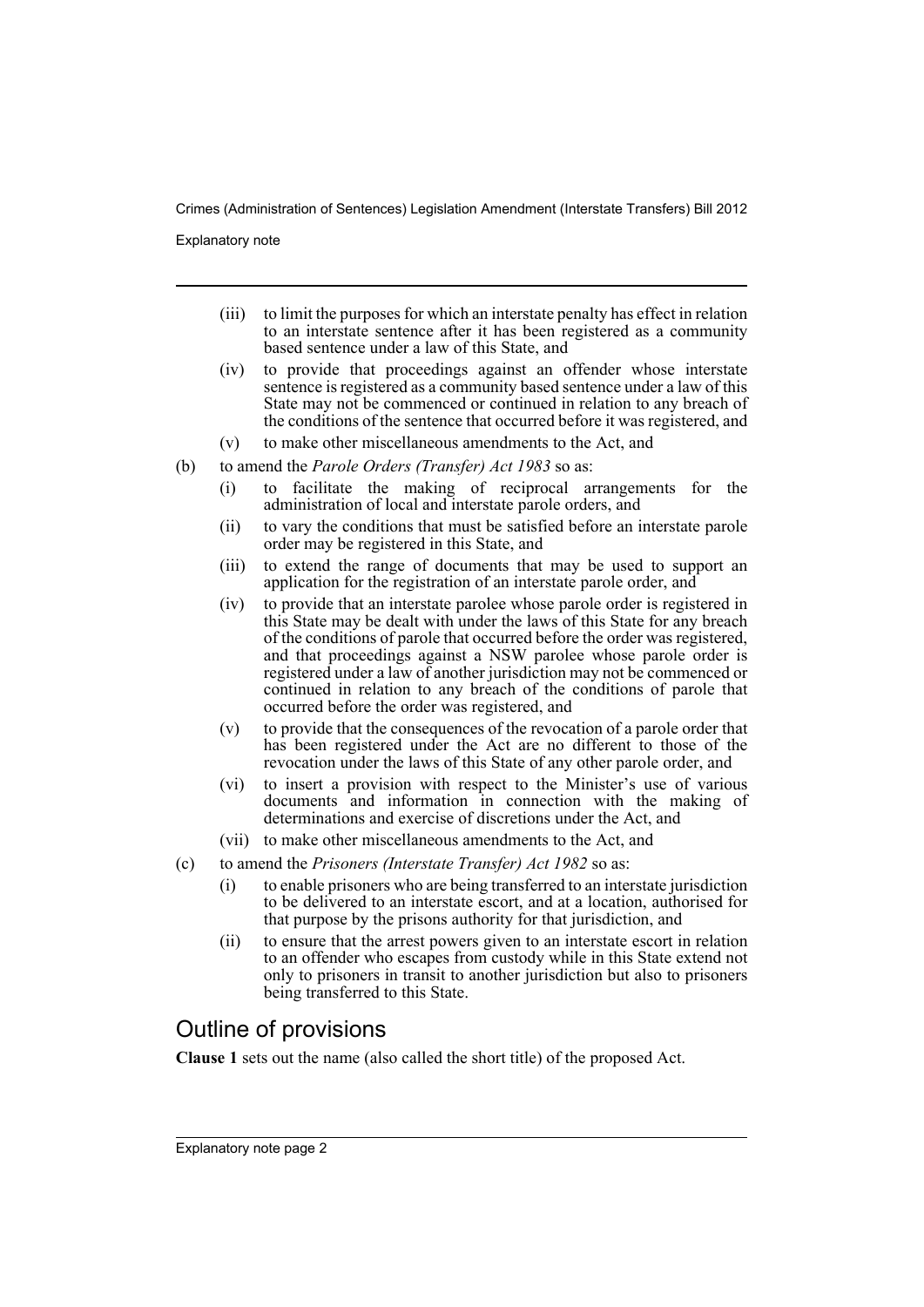Explanatory note

**Clause 2** provides for the commencement of the proposed Act on the date of assent to the proposed Act.

### **Schedule 1 Amendment of Crimes (Interstate Transfer of Community Based Sentences) Act 2004 No 72**

#### **Administration of local and interstate sentences**

**Schedule 1 [8]** inserts proposed Part 5A into the Act. The new Part contains the following provisions:

**Proposed section 27A** contains various definitions for the purposes of the proposed Part.

**Proposed section 27B** enables the Minister to enter into arrangements with the corresponding Minister of an interstate jurisdiction for the administration, within this State and that jurisdiction, of sentences imposed under the respective laws of each jurisdiction.

**Proposed section 27C** requires any permission for interstate travel that is given to a local offender to be given in the form of an interstate travel permit, and to be subject to such conditions as are required to be imposed on the permit by the arrangements referred to in proposed section 27B. The proposed section further provides that an interstate travel permit ceases to have effect in an interstate jurisdiction if the relevant authority in that jurisdiction is notified that permission to travel has been revoked, or if the offender is arrested in the interstate jurisdiction pursuant to a warrant issued under the laws of that jurisdiction.

**Proposed section 27D** provides that, while a local offender is travelling interstate in accordance with an interstate travel permit, the conditions of the permit are taken to have replaced the conditions of his or her sentence and his or her compliance (or non-compliance) with the conditions of the permit is taken to be compliance (or non-compliance) with the conditions of his or her sentence.

**Proposed section 27E** empowers the local authority (that is, the Commissioner of Corrective Services) to issue an arrest warrant for an interstate offender if advised by the relevant interstate authority that the offender's interstate travel permit is no longer in force in this State or if of the opinion that the offender has failed to comply with the conditions of the permit.

**Proposed section 27F** gives recognition in this State to arrest warrants of the kind referred to in proposed section 27E that are issued under the laws of another jurisdiction.

**Proposed section 27G** provides that nothing in the Act is intended to limit or otherwise affect the operation of the *Service and Execution of Process Act 1992* of the Commonwealth.

#### **Application of Act to fines and penalties**

Section 4 (2) provides that the Act does not apply to a parole order, or to a sentence to the extent to which it imposes a fine or other penalty or requires the making of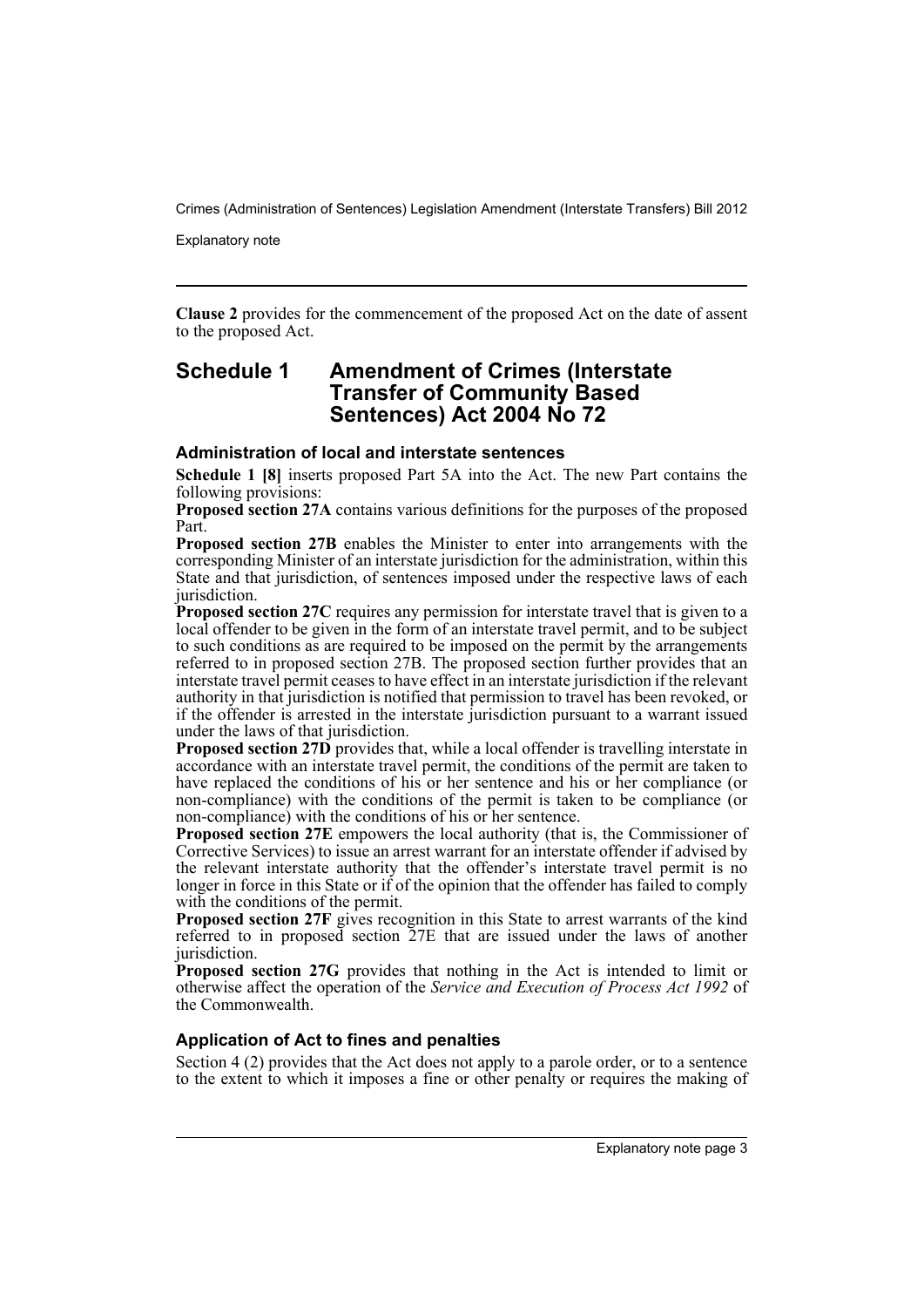Explanatory note

reparation. **Schedule 1 [1]** substitutes the subsection with a new subsection that merely provides that the Act does not apply to a parole order.

**Schedule 1 [5]** amends section 24 (which deals with the effect of registering an interstate sentence as a community based sentence under a law of this State) so as to provide that the section does not apply to the extent to which the interstate sentence imposes a fine or other financial penalty or requires the making of reparation.

**Schedule 1 [7]** amends section 27 (which deals with the registration of a local sentence as a community based sentence under the laws of another jurisdiction) so as to provide that the section does not apply to the extent to which the sentence imposes a fine or other penalty or requires the making of reparation and, to that extent, the sentence remains a sentence in force in this jurisdiction and may be enforced accordingly.

#### **Effect of interstate penalties**

Section 24 (1) (e) provides that, if an interstate sentence is registered in this State, the penalty for the offence for which the penalty was imposed is taken to be the relevant penalty for the offence under the laws of the originating jurisdiction (that is, the jurisdiction in which the sentence was originally imposed) and not the penalty for an offence of that kind under the laws of this State. **Schedule 1 [4]** amends section 24 so as to provide that section 24 (1) (e) applies only for the purpose of determining the penalty to be imposed for the relevant offence in circumstances in which the offender is, under the laws of this State, re-sentenced in relation to the offence. If the offender breaches the conditions of the sentence in circumstances that do not result in the offender being re-sentenced for the original offence, the relevant penalty to be imposed for the breach is the penalty that could be imposed for a breach of a similar sentence imposed under the laws of this State.

#### **Proceedings for breaches arising before registration**

Section 24 (1) (g) provides that, if an interstate sentence is registered in this State, the offender may be dealt with in this State for a breach of the sentence, whether occurring before or after the sentence was registered. **Schedule 1 [6]** amends section  $27$  so as to provide that, if a local sentence is registered in an interstate jurisdiction, a breach of the sentence occurring before the sentence was registered cannot be dealt with under the laws of this State. This will prevent the offender from being subject to separate proceedings in each jurisdiction for the same breach.

#### **Miscellaneous amendments**

**Schedule 1 [2]** amends section 7 to provide that the regulations may declare that a combination of community based sentences is taken, for the purposes of the Act, to be a single community based sentence under a law of this State.

**Schedule 1 [3]** amends section 19 so as to clarify the circumstances in which a community based sentence under a law of this State is taken to correspond to an interstate sentence.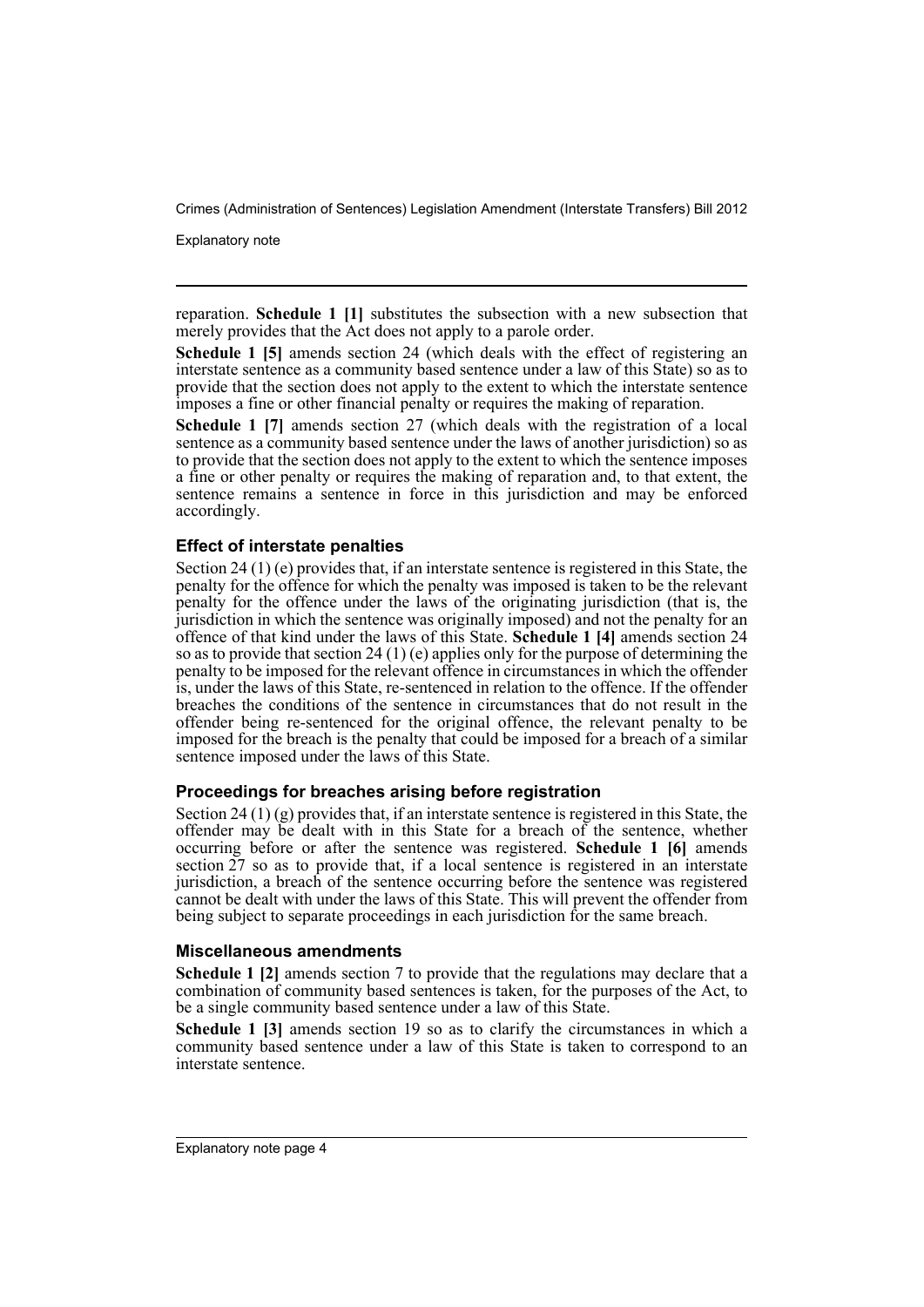Explanatory note

**Schedule 1 [9]** enables savings and transitional regulations to be made as a consequence of the proposed Act or any other Act that amends the Act.

### **Schedule 2 Amendment of Parole Orders (Transfer) Act 1983 No 190**

#### **Administration of local and interstate parole orders**

**Schedule 2 [19]** inserts proposed Part 3 into the Act. The new Part contains the following provisions:

**Proposed section 10A** contains various definitions for the purposes of the proposed Part.

**Proposed section 10B** enables the Minister to enter into arrangements with the corresponding Minister of an interstate jurisdiction for the administration, within this State and that jurisdiction, of parole orders issued under the respective laws of each jurisdiction.

**Proposed section 10C** requires any permission for interstate travel that is given to a NSW parolee to be given in the form of an interstate travel permit, and to be subject to such conditions as are required to be imposed on the permit by the arrangements referred to in proposed section 10B. The proposed section further provides that an interstate travel permit ceases to have effect in an interstate jurisdiction if the relevant authority in that jurisdiction is notified that permission to travel has been revoked, or if the parolee is arrested in the interstate jurisdiction pursuant to a warrant issued under the laws of that jurisdiction.

**Proposed section 10D** provides that, while a NSW parolee is travelling interstate in accordance with an interstate travel permit, the conditions of the permit are taken to have replaced the conditions of his or her parole and his or her compliance (or non-compliance) with the conditions of the permit is taken to be compliance (or non-compliance) with the conditions of his or her parole.

**Proposed section 10E** empowers the local parole authority (that is, the State Parole Authority) to issue an arrest warrant for an interstate parolee if advised by the relevant interstate registrar that the parolee's interstate travel permit is no longer in force in this State or if of the opinion that the parolee has failed to comply with the conditions of the permit.

**Proposed section 10F** gives recognition in this State to arrest warrants of the kind referred to in proposed section 10E that are issued under the laws of another jurisdiction.

**Proposed section 10G** provides that nothing in the Act is intended to limit or otherwise affect the operation of the *Service and Execution of Process Act 1992* of the Commonwealth.

### **Registration of parole orders**

Section 5 enables the Minister to request registration interstate of a NSW parole order (section 5 (2)) and to respond to a similar request from interstate by directing the Registrar of Transferred Parole Orders to register an interstate parole order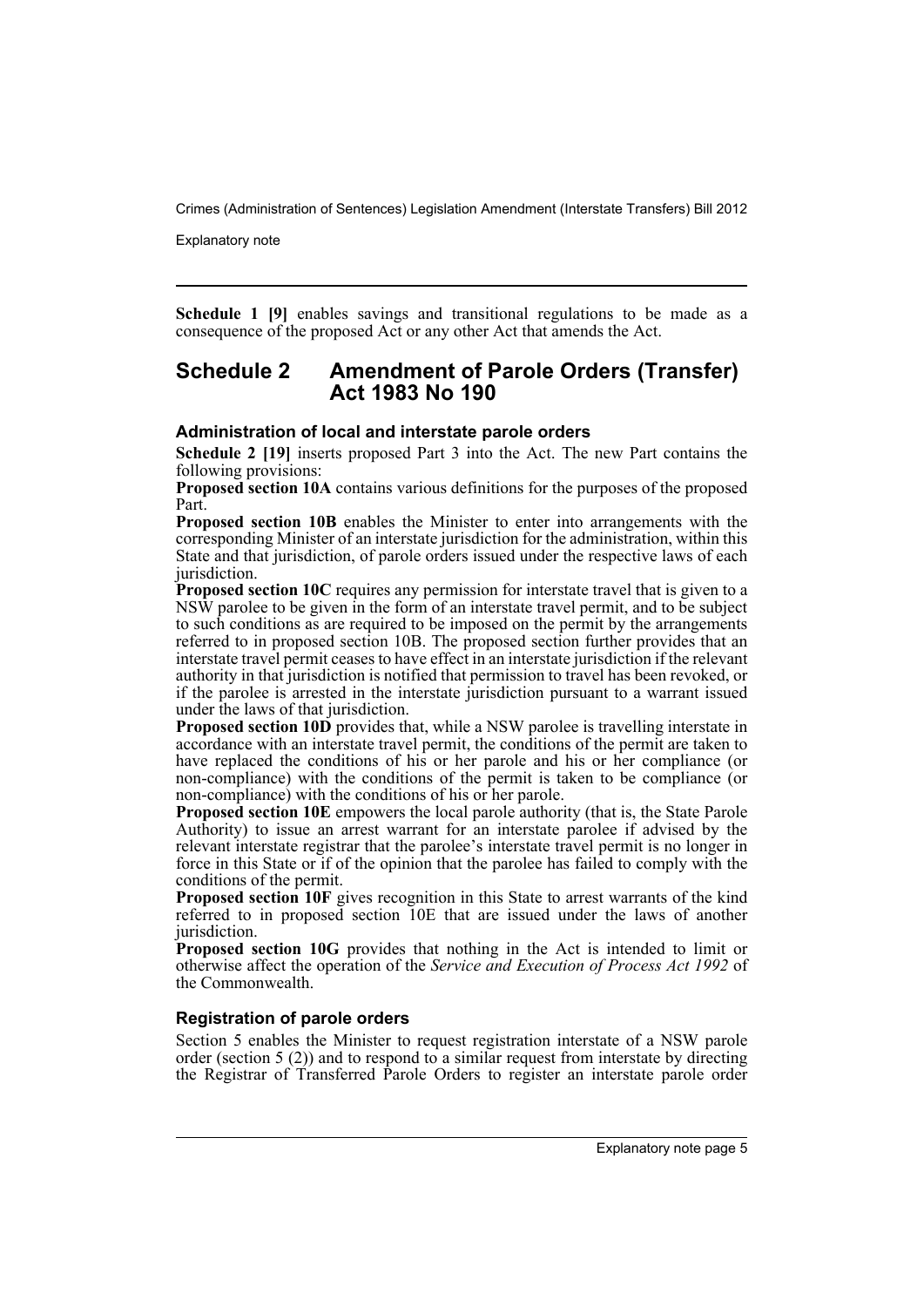Explanatory note

(section 5 (1)). Section 7 sets out certain matters that must be satisfied before such a request or direction is given, in particular that the person to whom the request or direction relates has consented to (or requested) such action and is residing in the jurisdiction concerned.

**Schedule 2 [8]** transfers these latter matters to section 5, with two changes. Firstly, the amendment enables the person to whom the request or direction relates to withdraw any consent or request that he or she has previously given. Secondly, the amendment provides that it is sufficient if that person is present, rather than residing, in the jurisdiction concerned. The latter change is intended to facilitate the interstate transfer of a parole order concerning a person whose whereabouts are known but whose intentions as to residence cannot be established. **Schedule 2** [12] makes a consequential amendment to section 8, making it clear that a parole order may not be registered under the Act unless the person to whom it relates is actually present in this State.

**Schedule 2 [11]** substitutes section 7. The new section contains only those matters to which the Minister must have regard when deciding whether to make a request or direction under section 5, but requires additional matters (such as the administration of justice and the protection of the community) to be taken into consideration.

#### **Documents to accompany requests for registration**

Section 6 sets out the documents that must accompany a request by the Minister for registration interstate of a NSW parole order. In particular, those documents must include the original parole order and the originals of any variations that have been made to it. Copies of documents other than the parole order and its variations are acceptable, but must be certified by the person in whose custody the originals have been entrusted. In many cases the supply of an original parole order is impracticable or inappropriate. **Schedule 2 [10]** inserts proposed section 6 (3) to allow a copy to be provided instead, so long as the copy has the same legal effect as the original. **Schedule 2 [9]** amends section 6 (2) so as to enable copies of other documents to be certified by the Registrar of Transferred Parole Orders instead of the person having possession of the document, so allowing for a single certificate.

### **Proceedings for breaches arising before registration**

Section 9 states that registration of an interstate parole order under the Act gives the order the same effect as a parole order issued under the laws of this State. The section is silent as to how a breach of the conditions of a parole order is to be dealt with if the breach occurred before the order was registered. **Schedule 2 [13]** amends section 9 so as to make it clear that such a breach is to be dealt with under the laws of this State. **Schedule 2 [17]** amends section 10 so as to provide that a breach of the conditions of a NSW parole order may not be dealt with under the laws of this State if, subsequent to the breach, the parole order has been registered in another jurisdiction.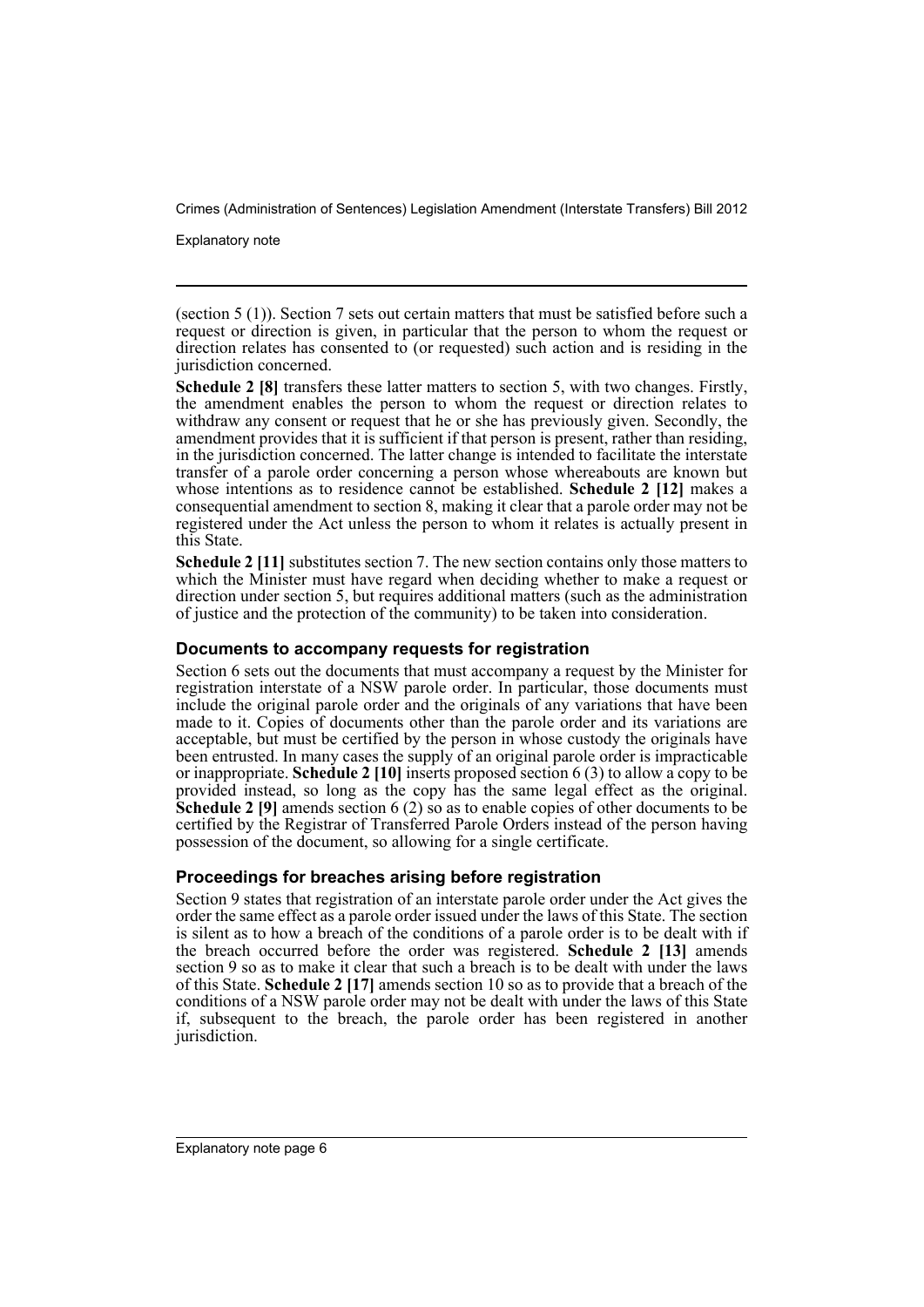Explanatory note

#### **Consequences of revocation of parole**

Section 9 (1) provides that, while a parole order is registered under the Act, the laws of this State apply to and in relation to the order and the person to whom the order relates. Section  $\frac{3}{7}$  (4) specifically provides that a person whose parole order is revoked is liable to imprisonment for the remainder of his or her sentence, calculated from the date of his or her release on parole. The general rule for revocation of parole is that the remainder of the person's sentence is calculated as from the date on which the parole order is revoked (see sections 168 and 254 of the *Crimes (Administration of Sentences) Act 1999*). **Schedule 2 [15]** omits section 9 (4), and thereby reinstates the general rule (via section 9 (1)).

#### **Miscellaneous amendments**

**Schedule 2 [1], [5] and [20]** insert Part headings before existing sections 1, 5 and 11 of the Act.

**Schedule 2 [2]** amends the definition of *designated authority* in section 3 so as to ensure that such an authority must be a natural person, and not a body corporate.

**Schedule 2 [4]** extends the definition of *parole order* in section 3 to prospective parole orders, so as to allow an interstate parole order to be registered in this State before it takes effect. **Schedule 2 [6] and [7]** make consequential amendments to section 5.

**Schedule 2 [14]** substitutes section 9 (3) so as to define *appropriate court* in a way that avoids the need to make regulations under the Act. The new definition follows a definition of the same expression in the *Crimes (Interstate Transfer of Community Based Sentences) Act 2004*.

**Schedule 2 [18]** amends section 10 (2) (b) so as to remove a potential ambiguity of meaning.

**Schedule 2 [21]** inserts proposed section 11A. The new section deals with the use by the Minister of certain documents and information when making determinations under the Act or exercising discretions conferred by the Act.

**Schedule 2 [3] and [16]** are law revision amendments that insert missing words.

## **Schedule 3 Amendment of Prisoners (Interstate Transfer) Act 1982 No 104**

#### **Delivery of transferred prisoners**

Section 24 currently requires a prisoner who is being transferred from this State to another jurisdiction, or from another jurisdiction to this State, to be conveyed to a specified prison and there delivered into the custody of the gaoler of that prison. **Schedule 3** [2] inserts proposed subsection (4) into that section so as to state that these requirements are satisfied if the prisoner concerned is delivered to an interstate escort, and at a location, authorised by the local prisons authority of the transferee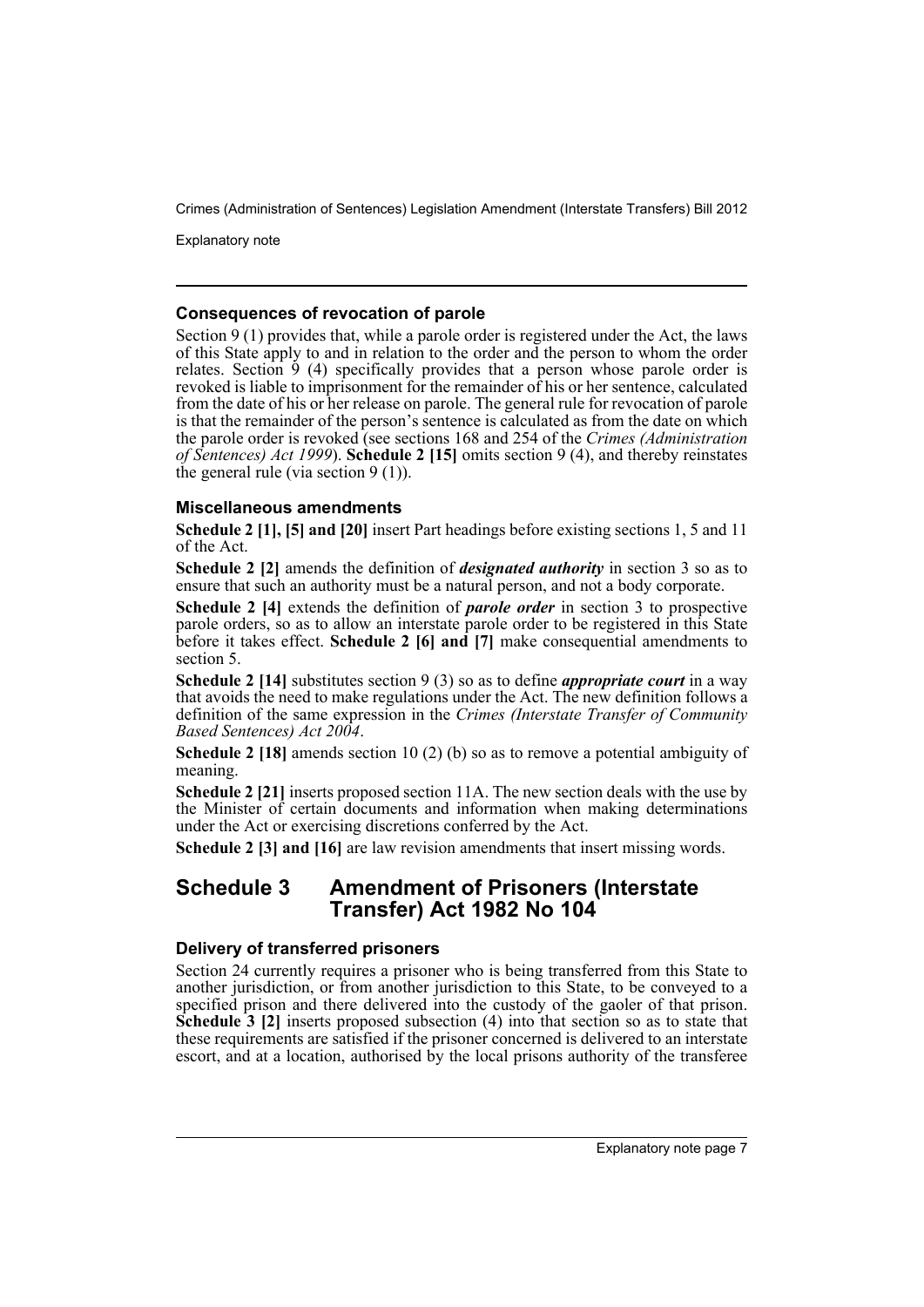Explanatory note

jurisdiction. **Schedule 3 [1] and [3]** make consequential amendments to sections 5 and 31.

#### **Arrest powers of interstate escorts**

Section 32 enables an interstate escort to arrest a prisoner who escapes from custody while being conveyed through this State to a prison in another jurisdiction pursuant to section 31. **Schedule 3 [4]** amends section 32 so as to confer the same power on an interstate escort who is conveying a prisoner to a prison in this State pursuant to section 24.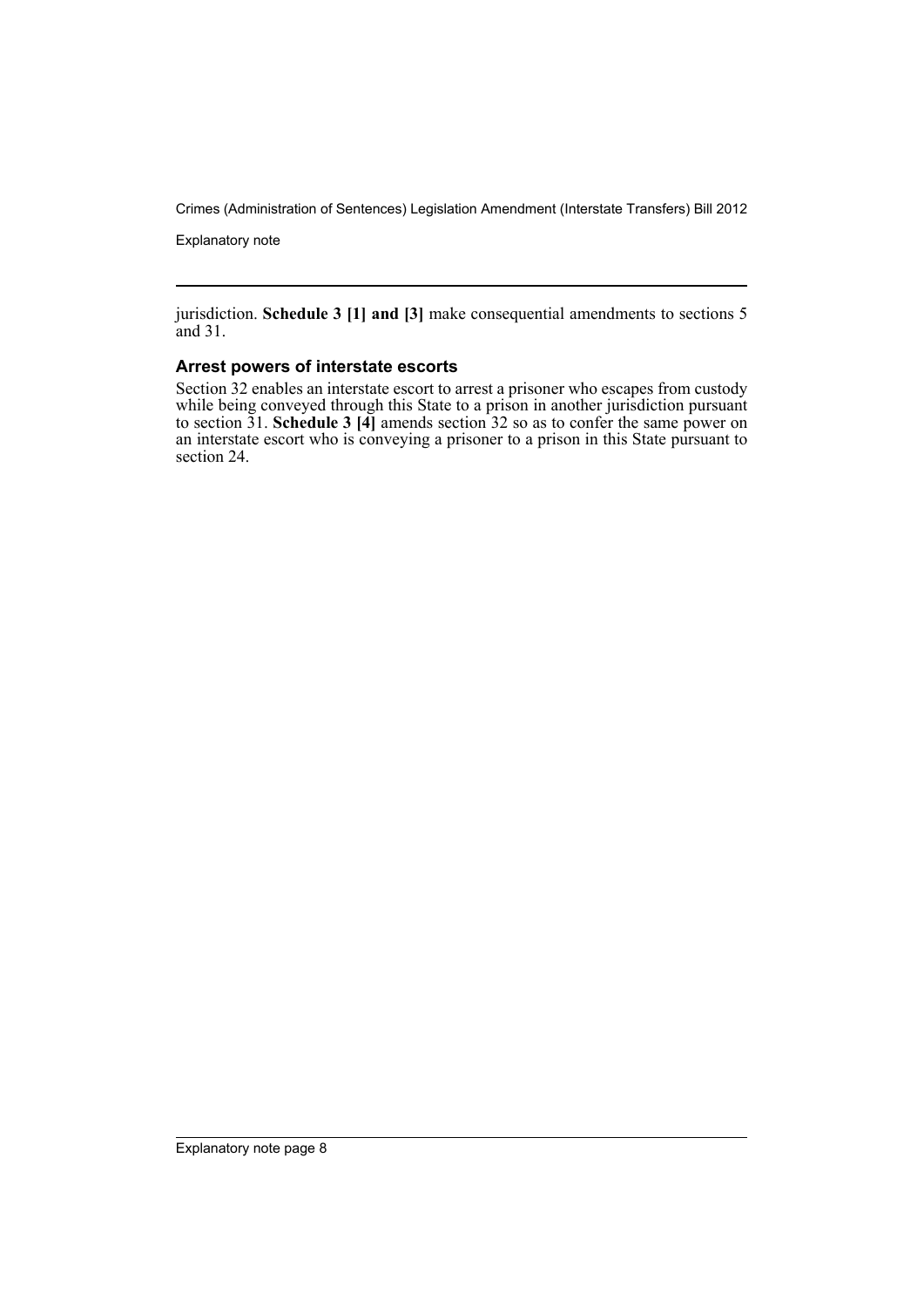First print



New South Wales

# **Crimes (Administration of Sentences) Legislation Amendment (Interstate Transfers) Bill 2012**

# **Contents**

|            |                                                       | Page          |
|------------|-------------------------------------------------------|---------------|
|            | Name of Act                                           | $\mathcal{P}$ |
|            | Commencement                                          | 2             |
| Schedule 1 | Amendment of Crimes (Interstate Transfer of Community |               |
|            | Based Sentences) Act 2004 No 72                       | 3             |
| Schedule 2 | Amendment of Parole Orders (Transfer) Act 1983 No 190 | 9             |
| Schedule 3 | Amendment of Prisoners (Interstate Transfer) Act 1982 |               |
|            | No 104                                                | 18            |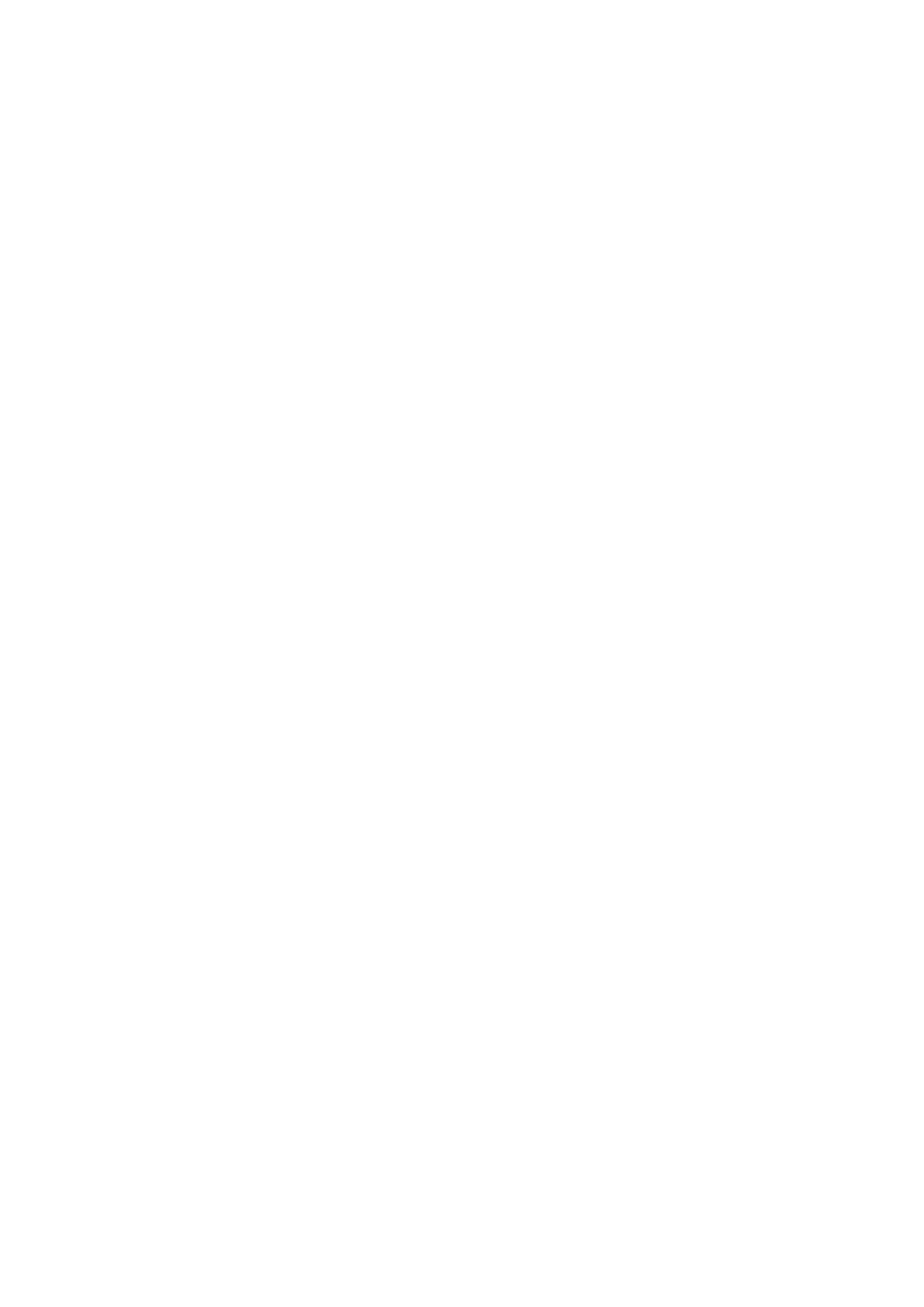

New South Wales

# **Crimes (Administration of Sentences) Legislation Amendment (Interstate Transfers) Bill 2012**

No , 2012

## **A Bill for**

An Act to amend the *Crimes (Interstate Transfer of Community Based Sentences) Act 2004*, the *Parole Orders (Transfer) Act 1983* and the *Prisoners (Interstate Transfer) Act 1982* so as to make further provision for the uniform administration of sentences imposed by local and interstate jurisdictions.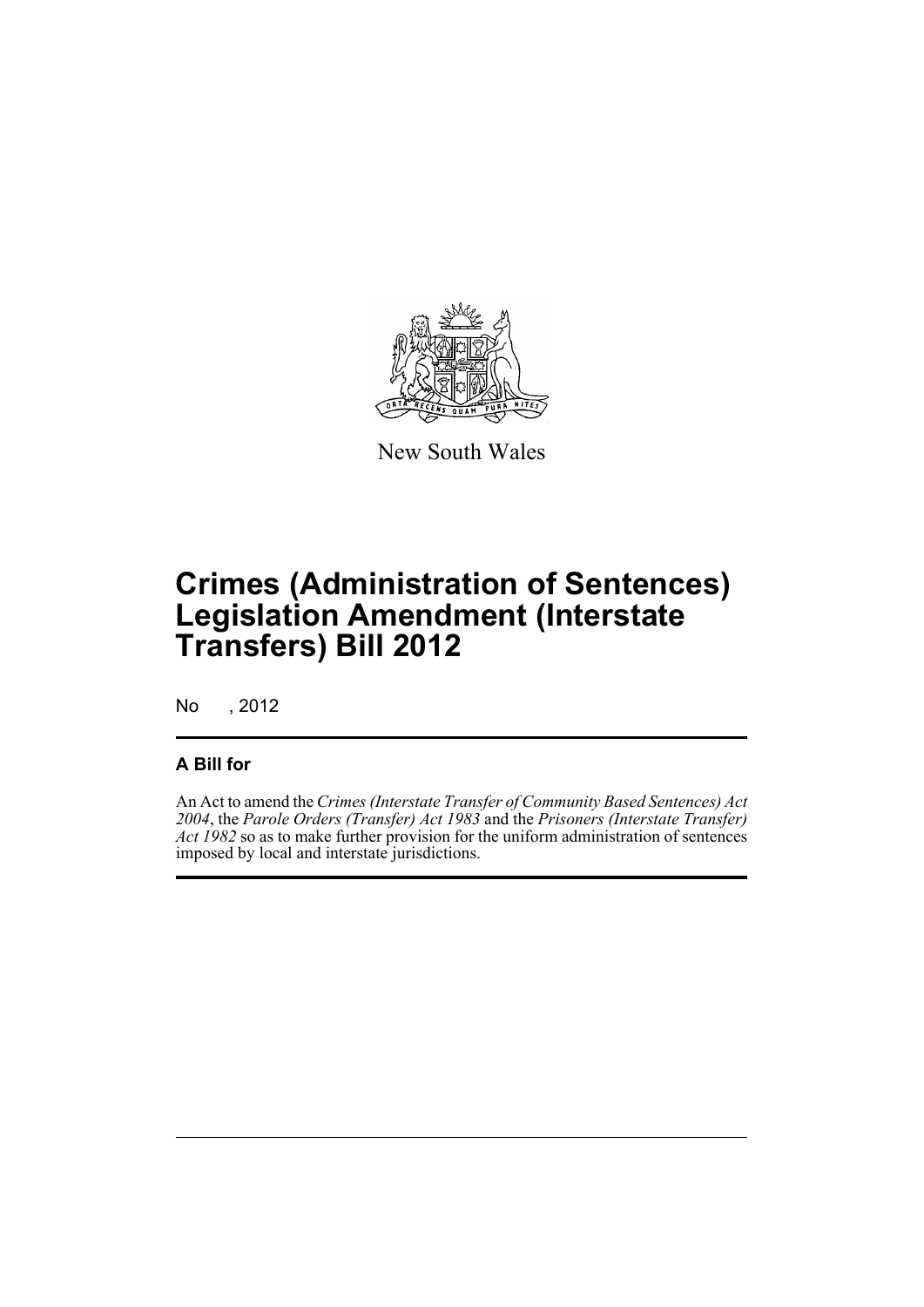<span id="page-11-1"></span><span id="page-11-0"></span>

| The Legislature of New South Wales enacts:                                                                     |                     |
|----------------------------------------------------------------------------------------------------------------|---------------------|
| Name of Act                                                                                                    | 2                   |
| This Act is the Crimes (Administration of Sentences) Legislation<br>Amendment (Interstate Transfers) Act 2012. | 3<br>$\overline{4}$ |
| <b>Commencement</b>                                                                                            | 5                   |
| This Act commences on the date of assent to this Act.                                                          | 6                   |
|                                                                                                                |                     |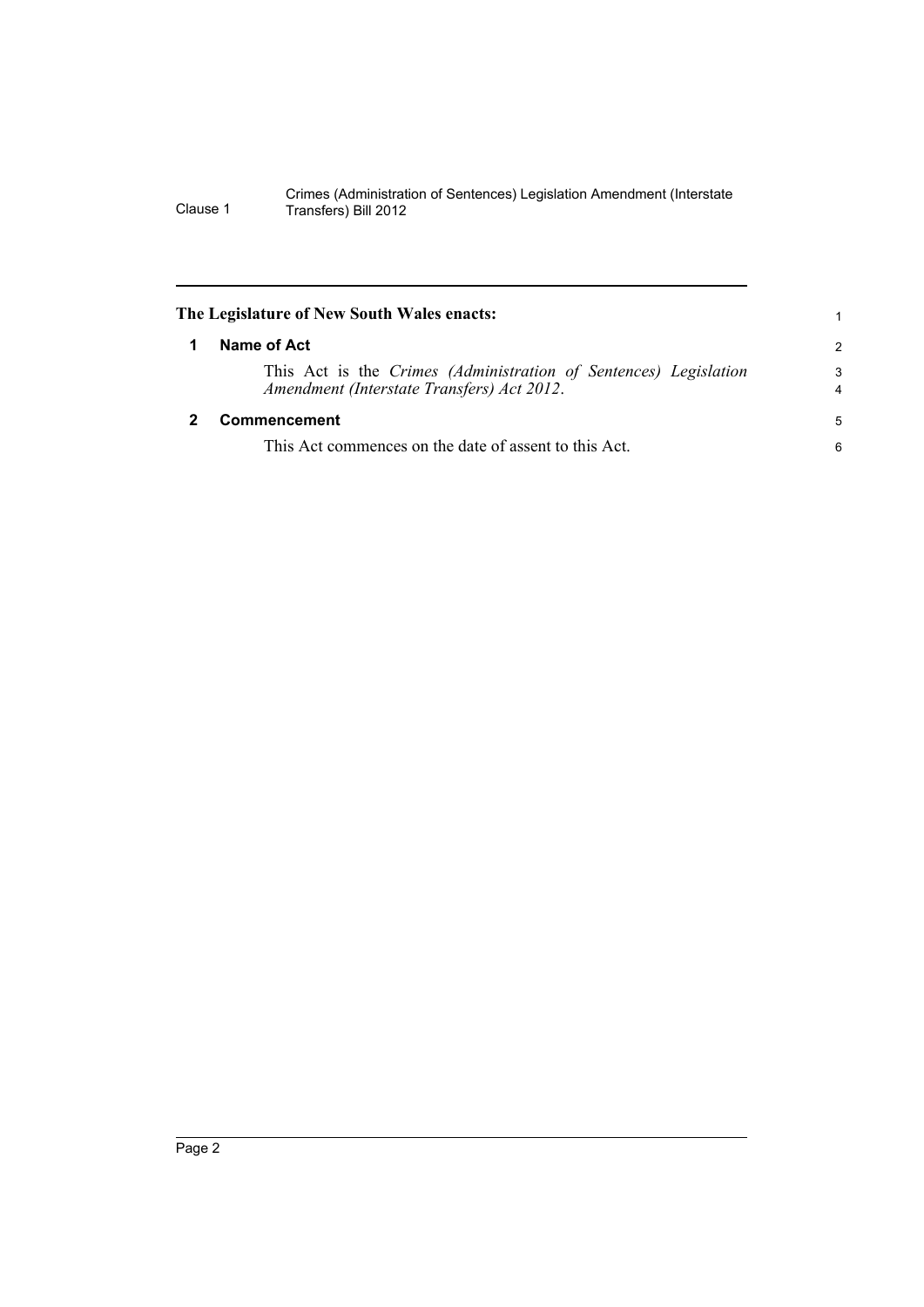Amendment of Crimes (Interstate Transfer of Community Based Sentences) Act 2004 No 72 Schedule 1

# <span id="page-12-0"></span>**Schedule 1 Amendment of Crimes (Interstate** <sup>1</sup> **Transfer of Community Based** <sup>2</sup>

|      | Sentences) Act 2004 No 72                                                                                                                                                                                                                             | 3                                                                                                                                                                                                                                                                                                                                                                                                         |
|------|-------------------------------------------------------------------------------------------------------------------------------------------------------------------------------------------------------------------------------------------------------|-----------------------------------------------------------------------------------------------------------------------------------------------------------------------------------------------------------------------------------------------------------------------------------------------------------------------------------------------------------------------------------------------------------|
|      |                                                                                                                                                                                                                                                       | 4                                                                                                                                                                                                                                                                                                                                                                                                         |
|      |                                                                                                                                                                                                                                                       | 5                                                                                                                                                                                                                                                                                                                                                                                                         |
| (2)  | This Act does not apply to a parole order.                                                                                                                                                                                                            | 6                                                                                                                                                                                                                                                                                                                                                                                                         |
|      |                                                                                                                                                                                                                                                       | 7                                                                                                                                                                                                                                                                                                                                                                                                         |
|      |                                                                                                                                                                                                                                                       | 8                                                                                                                                                                                                                                                                                                                                                                                                         |
|      | any combination of 2 or more community based sentences<br>(e)<br>referred to in subsection $(1)$ $(a)$ that is declared by the<br>regulations to be a single community based sentence.                                                                | 9<br>10<br>11                                                                                                                                                                                                                                                                                                                                                                                             |
|      |                                                                                                                                                                                                                                                       | 12                                                                                                                                                                                                                                                                                                                                                                                                        |
|      |                                                                                                                                                                                                                                                       | 13                                                                                                                                                                                                                                                                                                                                                                                                        |
| (3)  | For the purposes of subsection $(2)$ $(a)$ , a community based<br>sentence under a law of this jurisdiction corresponds, or<br>substantially corresponds, to an interstate sentence if and only if<br>the law of this jurisdiction provides that:     | 14<br>15<br>16<br>17                                                                                                                                                                                                                                                                                                                                                                                      |
|      | a penalty of substantially the same nature as the penalty<br>(a)<br>imposed by the interstate sentence can be imposed by the<br>community based sentence, and                                                                                         | 18<br>19<br>20                                                                                                                                                                                                                                                                                                                                                                                            |
|      | conditions of substantially the same nature as the<br>(b)<br>conditions to which the interstate sentence is subject can<br>be imposed in relation to the community based sentence.                                                                    | 21<br>22<br>23                                                                                                                                                                                                                                                                                                                                                                                            |
|      |                                                                                                                                                                                                                                                       | 24                                                                                                                                                                                                                                                                                                                                                                                                        |
|      |                                                                                                                                                                                                                                                       | 25                                                                                                                                                                                                                                                                                                                                                                                                        |
| (2A) | Subsection $(1)$ (e) applies only for the purpose of determining the<br>penalty to be imposed for the relevant offence in circumstances<br>in which the offender is, under the law of this jurisdiction,<br>re-sentenced in relation to that offence. | 26<br>27<br>28<br>29                                                                                                                                                                                                                                                                                                                                                                                      |
|      |                                                                                                                                                                                                                                                       | 30                                                                                                                                                                                                                                                                                                                                                                                                        |
|      |                                                                                                                                                                                                                                                       | 31                                                                                                                                                                                                                                                                                                                                                                                                        |
| (5A) | This section does not apply to an interstate sentence to the extent<br>to which:                                                                                                                                                                      | 32<br>33                                                                                                                                                                                                                                                                                                                                                                                                  |
|      | it imposes a fine or other financial penalty (however<br>(a)<br>described), or                                                                                                                                                                        | 34<br>35                                                                                                                                                                                                                                                                                                                                                                                                  |
|      |                                                                                                                                                                                                                                                       | <b>Section 4 Application of Act</b><br>Omit section 4 (2). Insert instead:<br>Section 7 What is a "community based sentence"?<br>Insert after section $7(2)(d)$ :<br><b>Section 19 Registration criteria</b><br>Insert after section $19(2)$ :<br>Section 24 Effect of local registration of interstate sentences<br>Insert after section $24(2)$ :<br>Section 24 (5A)<br>Insert after section 24 $(5)$ : |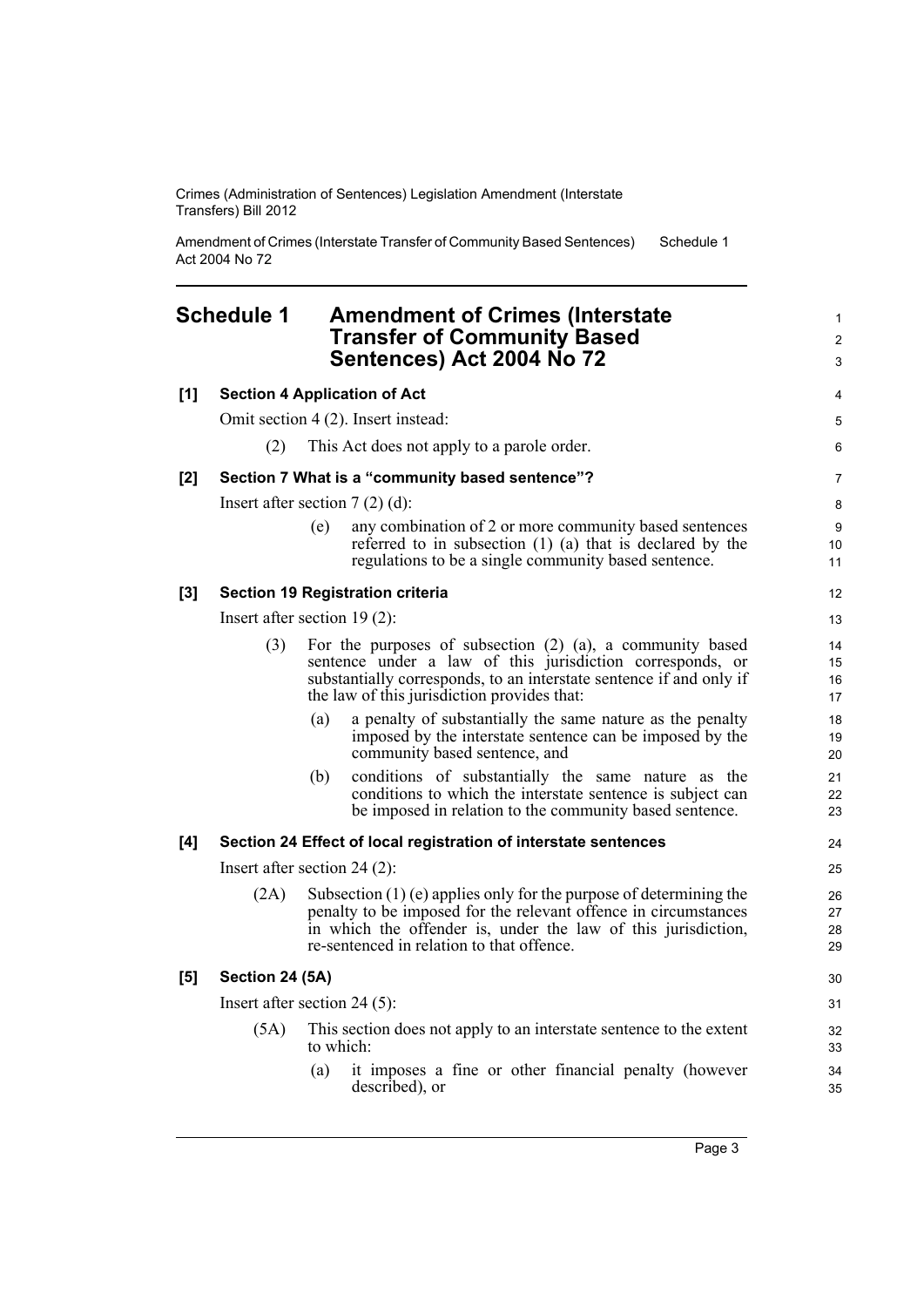Schedule 1 Amendment of Crimes (Interstate Transfer of Community Based Sentences) Act 2004 No 72

|     |                                   | (b)                | it requires the making of reparation (however described).                                                                    | 1              |
|-----|-----------------------------------|--------------------|------------------------------------------------------------------------------------------------------------------------------|----------------|
| [6] |                                   |                    | Section 27 Effect of interstate registration of local sentences                                                              | $\overline{2}$ |
|     | Insert after section $27(1)(c)$ : |                    |                                                                                                                              | 3              |
|     |                                   | (d)                | proceedings against the offender may not be commenced                                                                        | 4              |
|     |                                   |                    | or continued under the law of this jurisdiction in relation to<br>any breach of the conditions attached to the sentence that | 5<br>6         |
|     |                                   |                    | occurred before it was registered in the interstate                                                                          | 7              |
|     |                                   |                    | jurisdiction.                                                                                                                | 8              |
| [7] | Section 27 (2A)                   |                    |                                                                                                                              | 9              |
|     | Insert after section $27(2)$ :    |                    |                                                                                                                              | 10             |
|     | (2A)                              |                    | If this jurisdiction is the originating jurisdiction for the local                                                           | 11             |
|     |                                   | which:             | sentence, this section does not affect the sentence to the extent to                                                         | 12<br>13       |
|     |                                   | (a)                | it imposes a fine or other financial penalty (however                                                                        | 14             |
|     |                                   |                    | described), or                                                                                                               | 15             |
|     |                                   | (b)                | it requires the making of reparation (however described),                                                                    | 16             |
|     |                                   |                    | and, to that extent, the sentence remains a sentence in force in this                                                        | 17             |
|     |                                   |                    | jurisdiction and may be enforced accordingly.                                                                                | 18             |
| [8] | Part 5A                           |                    |                                                                                                                              | 19             |
|     | Insert after Part 5:              |                    |                                                                                                                              | 20             |
|     |                                   |                    | Part 5A Reciprocal arrangements for                                                                                          | 21             |
|     |                                   |                    | administration of local and interstate                                                                                       | 22             |
|     |                                   |                    | sentences                                                                                                                    | 23             |
|     | 27A                               | <b>Definitions</b> |                                                                                                                              | 24             |
|     |                                   |                    | In this Part:                                                                                                                | 25             |
|     |                                   |                    | <i>corresponding Minister</i> , in relation to an interstate jurisdiction,                                                   | 26             |
|     |                                   |                    | means the person who has powers under the corresponding law                                                                  | 27             |
|     |                                   |                    | of that jurisdiction that correspond to the powers of the Minister<br>under this Part.                                       | 28<br>29       |
|     |                                   |                    | <i>interstate law enforcement officer</i> , in relation to an interstate                                                     | 30             |
|     |                                   |                    | jurisdiction, means a local law enforcement officer within the                                                               | 31             |
|     |                                   |                    | meaning of the corresponding law of that jurisdiction.                                                                       | 32             |
|     |                                   |                    | interstate offender means an offender who is subject to an<br>interstate sentence.                                           | 33<br>34       |
|     |                                   |                    |                                                                                                                              |                |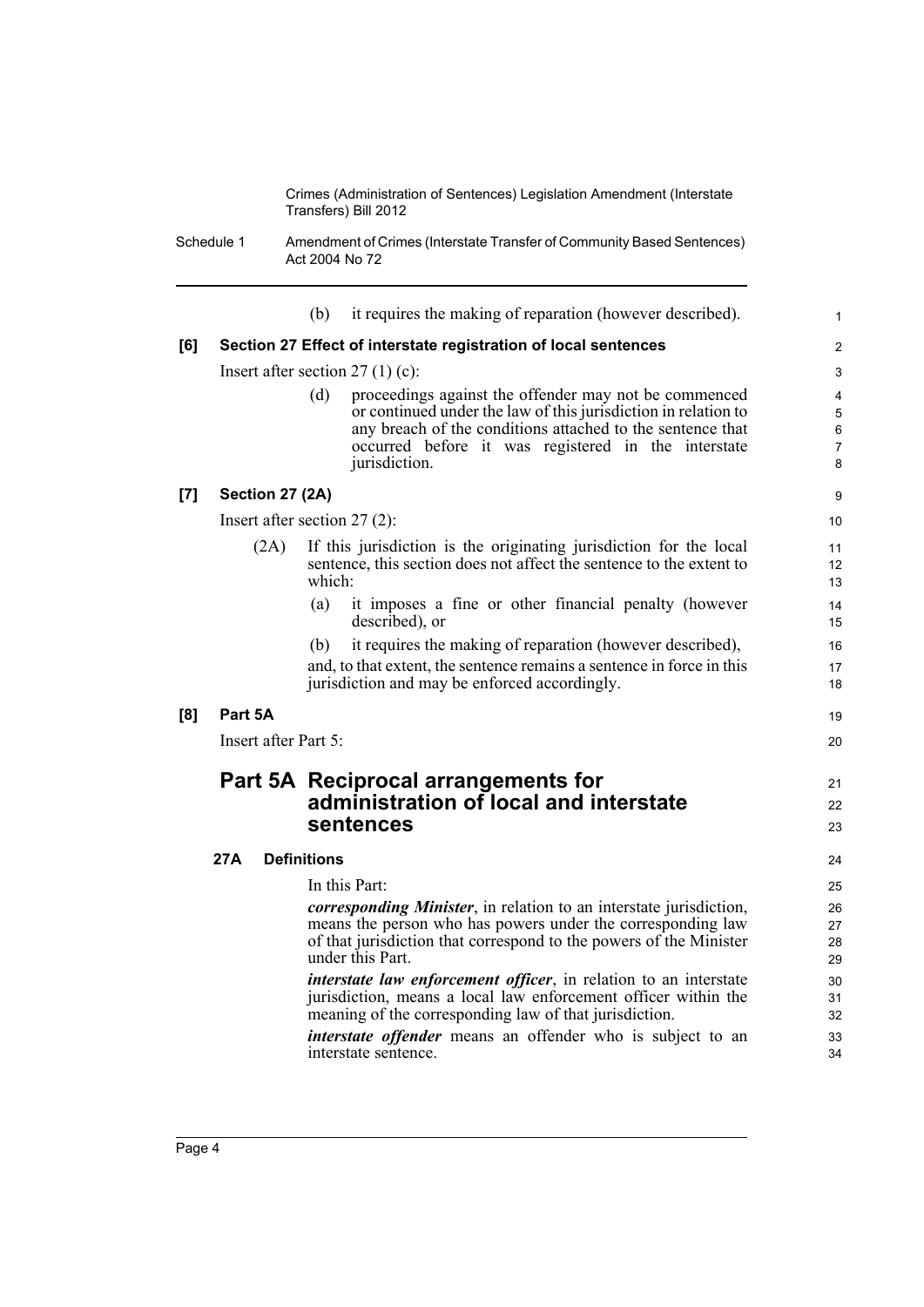Amendment of Crimes (Interstate Transfer of Community Based Sentences) Act 2004 No 72 Schedule 1

> *local law enforcement officer* means a correctional officer, compliance and monitoring officer or probation and parole officer (within the meaning of the *Crimes (Administration of Sentences) Act 1999*) or a police officer. 4

> *local offender* means an offender who is subject to a local sentence. 6

> *Ministerial arrangements* means arrangements referred to in section 27B. 8

#### **27B Ministerial arrangements for the administration of local and** 9 **interstate sentences** 10

- (1) The Minister may enter into arrangements with the 11 corresponding Minister of an interstate jurisdiction so as to facilitate: 13
	- (a) the administration, within this jurisdiction, of interstate 14 sentences imposed under a law of the interstate jurisdiction, and 16
	- (b) 17 the administration, within the interstate jurisdiction, of local sentences, 18

either in relation to particular local or interstate offenders or particular classes of local or interstate offenders. 20

- (2) In particular, such arrangements may be entered into so as to 21 facilitate: 22
	- (a) travel to the interstate jurisdiction by local offenders, and 23
	- (b) travel to this jurisdiction by interstate offenders. 24
- (3) The local authority has, and may exercise, such powers, 25 authorities, duties and functions as are necessary, under the relevant Ministerial arrangements, for the administration of interstate sentences in relation to interstate offenders who are present in this jurisdiction. 29
- (4) For the purposes of the law of this jurisdiction with respect to 30 local sentences, anything that is done: 31
	- (a) by the appropriate interstate authority of an interstate 32 jurisdiction, and 33
	- (b) in accordance with the relevant Ministerial arrangements, 34 and 35
	- (c) in the administration of a local sentence in relation to a 36 local offender who is present in the interstate jurisdiction,  $37$

is taken to have been done pursuant to the law of this jurisdiction. 38

3

2 1

5

7

12

15

19

28 27 26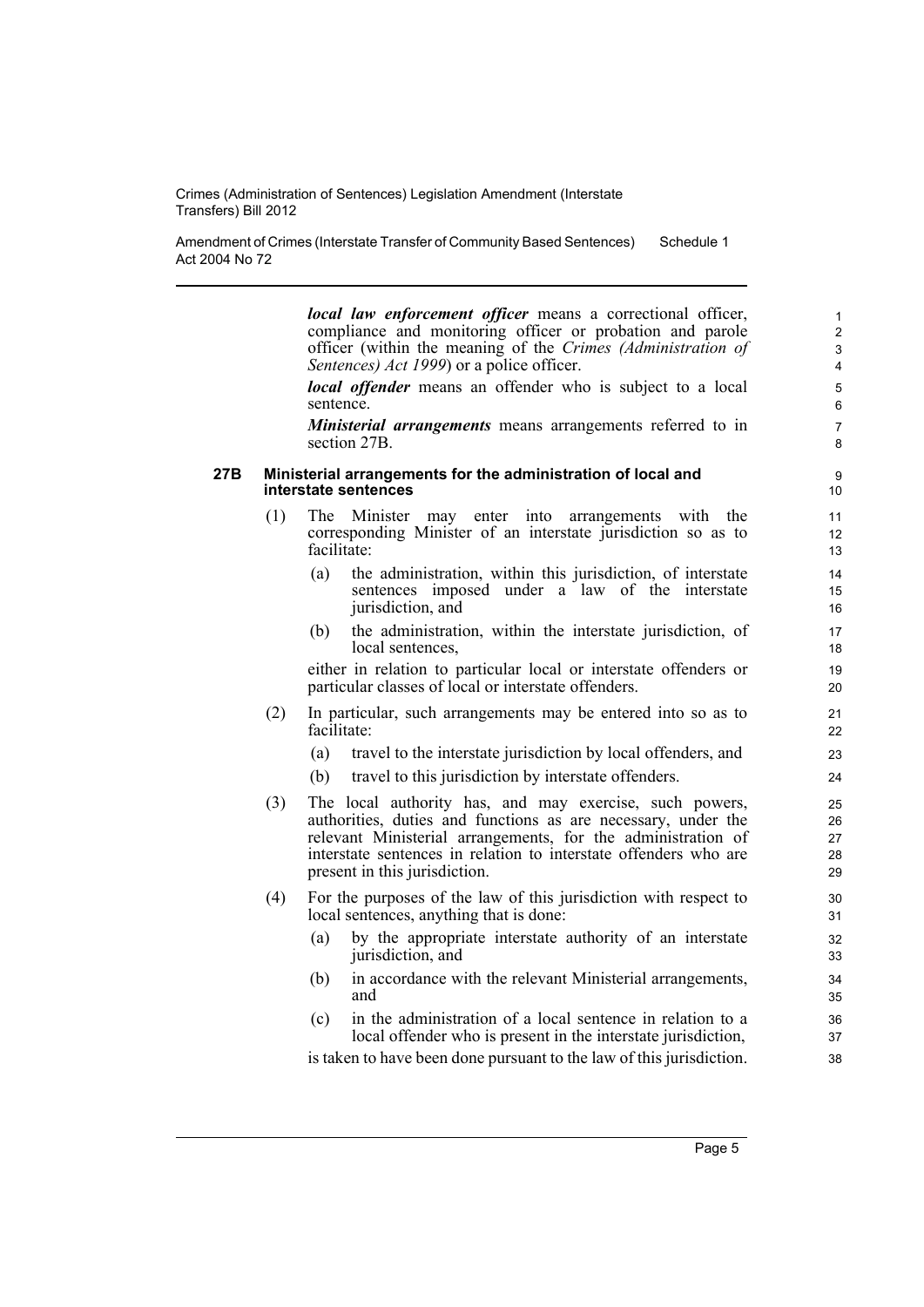Schedule 1 Amendment of Crimes (Interstate Transfer of Community Based Sentences) Act 2004 No 72

#### **27C Issue of interstate travel permit to local offender** 1

(1) This section applies to a local offender whose sentence is subject 2 to a condition (whether imposed by the sentence or otherwise) that prohibits the offender from leaving this jurisdiction without permission. 5

4 3

7

17

19

24

32

36 35

- (2) Permission to leave this jurisdiction is to be granted, varied and 6 revoked, and conditions of permission are to be imposed and varied, in accordance with the relevant Ministerial arrangements.
- (3) As soon as practicable after any such permission is granted, the 9 local authority: 10
	- (a) must incorporate the terms and conditions of the 11 permission in an interstate travel permit, and 12
	- (b) must provide a copy of the permit to the offender, and 13
	- (c) must provide: 14
		- (i) a copy of the permit, and 15
		- (ii) such other documents or information about the 16 offender as are required or authorised to be sent under the relevant Ministerial arrangements, 18

to the interstate authority of each interstate jurisdiction to which the permit authorises travel. 20

- (4) As soon as practicable after the terms or conditions of any such 21 permission are varied, the local authority: 22
	- (a) must incorporate the terms and conditions of the 23 permission, as varied, in an amended interstate travel permit, and 25
	- (b) must provide a copy of the amended permit to the offender, 26 and  $\sim$  27
	- (c) must provide: 28
		- (i) a copy of the amended permit, and 29
		- (ii) such other documents or information as are relevant 30 to the variation, 31

to the interstate authority of each interstate jurisdiction to which the permit authorises travel. 33

(5) As soon as practicable after any such permission is revoked, the  $34$ local authority must provide written notice of that fact to the offender and to the interstate authority of each interstate jurisdiction to which the permit authorised travel. 37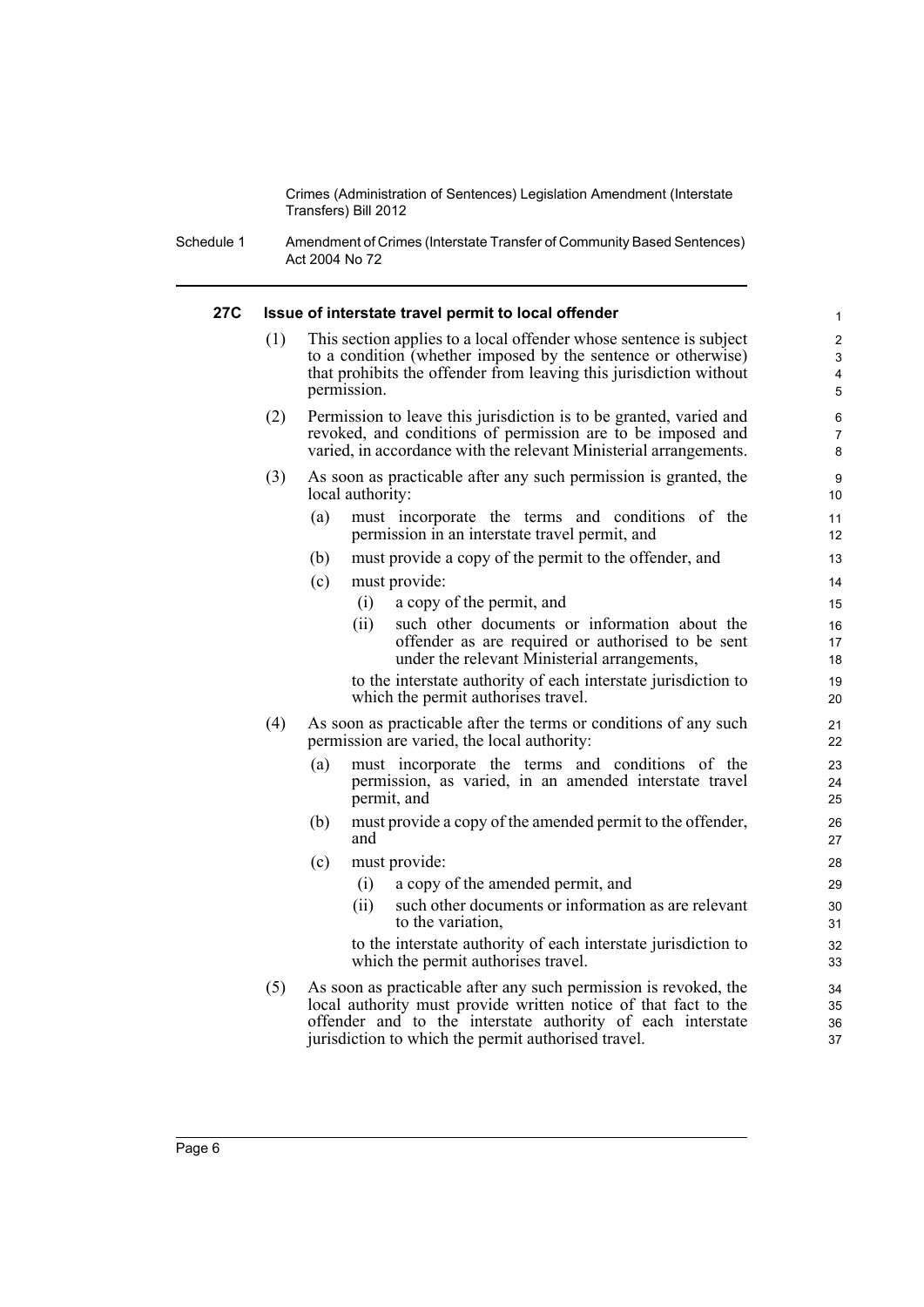Amendment of Crimes (Interstate Transfer of Community Based Sentences) Act 2004 No 72 Schedule 1

|     | (6) |     | An interstate travel permit ceases to have effect in an interstate<br>jurisdiction to which it authorises travel:                                                                                                                  | $\mathbf{1}$<br>$\overline{2}$ |
|-----|-----|-----|------------------------------------------------------------------------------------------------------------------------------------------------------------------------------------------------------------------------------------|--------------------------------|
|     |     | (a) | if written notice referred to in subsection $(5)$ is provided to                                                                                                                                                                   | 3                              |
|     |     |     | the interstate authority of that jurisdiction (regardless of                                                                                                                                                                       | 4                              |
|     |     |     | whether or not the offender has received such notice), or                                                                                                                                                                          | 5                              |
|     |     | (b) | if the offender is arrested pursuant to a warrant issued<br>under the corresponding law of that jurisdiction.                                                                                                                      | 6<br>$\overline{7}$            |
| 27D |     |     | Effect of interstate travel permit issued to local offender                                                                                                                                                                        | 8                              |
|     | (1) |     | This section applies in respect of any period during which:                                                                                                                                                                        | 9                              |
|     |     | (a) | an interstate travel permit is in force in respect of a local<br>offender, and                                                                                                                                                     | 10<br>11                       |
|     |     | (b) | the local offender is present in an interstate jurisdiction to<br>which the permit authorises travel.                                                                                                                              | 12<br>13                       |
|     | (2) |     | For the purposes of the law of this jurisdiction with respect to<br>local sentences:                                                                                                                                               | 14<br>15                       |
|     |     | (a) | the conditions of the interstate travel permit are taken to be<br>substituted for the conditions of the relevant local<br>sentence, and                                                                                            | 16<br>17<br>18                 |
|     |     | (b) | any compliance or non-compliance by the offender with<br>the conditions of the interstate travel permit is taken to be<br>compliance or non-compliance, as the case may be, with<br>the conditions of the relevant local sentence. | 19<br>20<br>21<br>22           |
| 27E |     |     | Powers exercisable in relation to interstate offenders                                                                                                                                                                             | 23                             |
|     | (1) |     | This section applies to an interstate offender:                                                                                                                                                                                    | 24                             |
|     |     | (a) | who holds an interstate travel permit that authorises the<br>offender to travel to this jurisdiction, and                                                                                                                          | 25<br>26                       |
|     |     | (b) | who is present in this jurisdiction.                                                                                                                                                                                               | 27                             |
|     | (2) |     | The local authority may issue a warrant for the offender's arrest:                                                                                                                                                                 | 28                             |
|     |     | (a) | if advised by the relevant interstate authority that the<br>interstate travel permit is no longer in force in this<br>jurisdiction, or                                                                                             | 29<br>30<br>31                 |
|     |     | (b) | if of the opinion that the offender has failed to comply with<br>the conditions of the interstate travel permit.                                                                                                                   | 32<br>33                       |
|     | (3) |     | A warrant under subsection (2) is sufficient authority for a local<br>law enforcement officer:                                                                                                                                     | 34<br>35                       |
|     |     | (a) | to arrest the offender, and                                                                                                                                                                                                        | 36                             |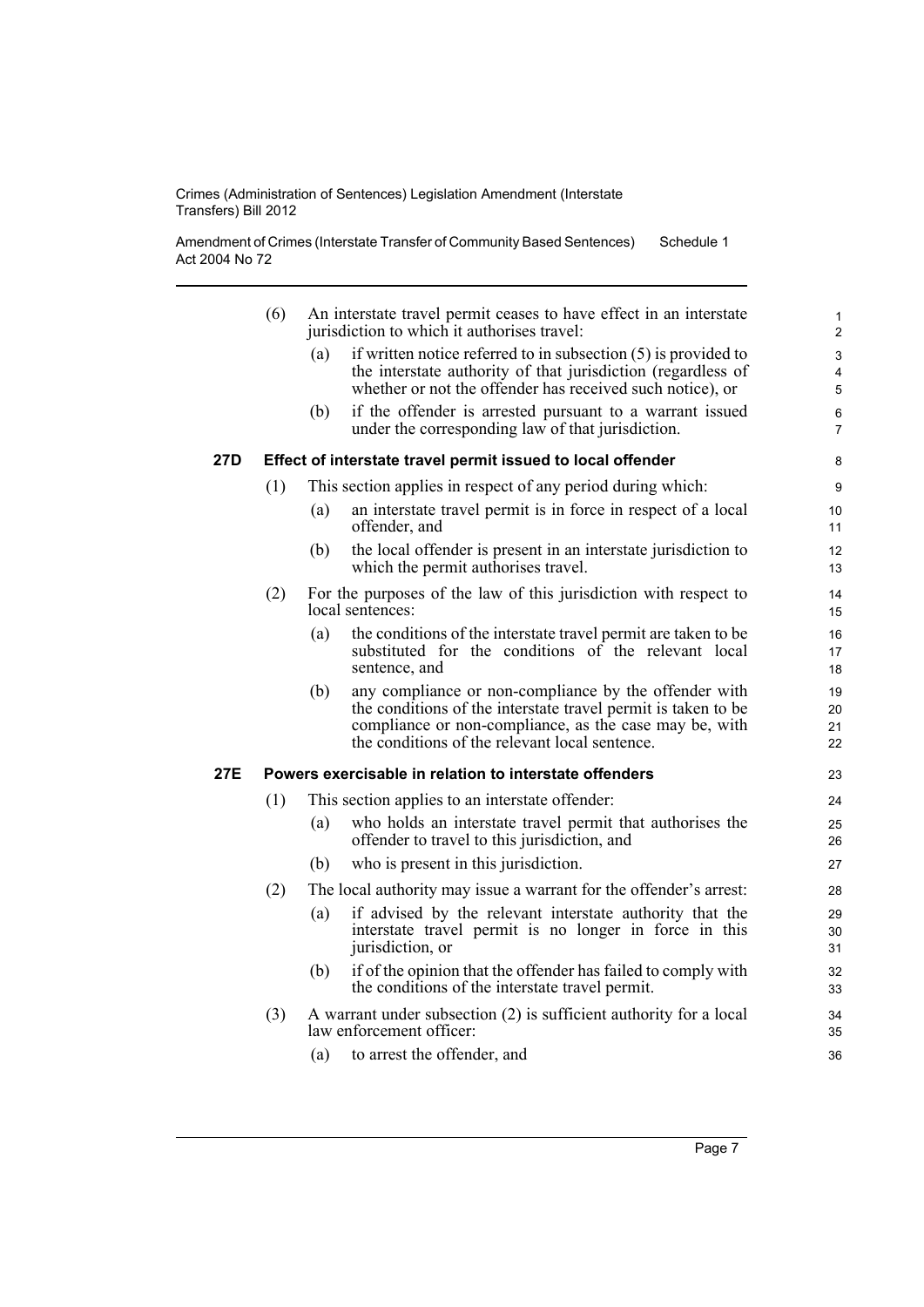Schedule 1 Amendment of Crimes (Interstate Transfer of Community Based Sentences) Act 2004 No 72

|     |            |     | (b) | to convey the offender to a place specified in the warrant<br>(whether in this jurisdiction or an interstate jurisdiction),<br>and                                                                                                                                                                                                                                                              | $\mathbf{1}$<br>$\overline{\mathbf{c}}$<br>3 |
|-----|------------|-----|-----|-------------------------------------------------------------------------------------------------------------------------------------------------------------------------------------------------------------------------------------------------------------------------------------------------------------------------------------------------------------------------------------------------|----------------------------------------------|
|     |            |     | (c) | to deliver the offender into the custody of an interstate law<br>enforcement officer of the jurisdiction in which the<br>interstate travel permit was issued.                                                                                                                                                                                                                                   | 4<br>5<br>6                                  |
|     |            | (4) |     | For the avoidance of doubt, such a warrant authorises a local law<br>enforcement officer to convey the offender within or across any<br>interstate jurisdiction for the purpose of taking the offender to a<br>place specified in the warrant.                                                                                                                                                  | $\overline{7}$<br>8<br>9<br>10               |
|     | 27F        |     |     | Powers of interstate law enforcement officers                                                                                                                                                                                                                                                                                                                                                   | 11                                           |
|     |            |     |     | A warrant issued under the corresponding law of an interstate<br>jurisdiction that authorises an interstate law enforcement officer<br>of that jurisdiction to convey an interstate offender or local<br>offender within or across this jurisdiction for the purpose of<br>taking the offender to a place specified in the warrant has effect,<br>in this jurisdiction, according to its tenor. | 12<br>13<br>14<br>15<br>16<br>17             |
|     | <b>27G</b> |     |     | <b>Operation of Service and Execution of Process Act 1992 (Cth)</b>                                                                                                                                                                                                                                                                                                                             | 18                                           |
|     |            |     |     | Nothing in this Act is intended to limit or otherwise affect the<br>operation of the Service and Execution of Process Act 1992 of the<br>Commonwealth.                                                                                                                                                                                                                                          | 19<br>20<br>21                               |
| [9] |            |     |     | Schedule 1 Savings, transitional and other provisions                                                                                                                                                                                                                                                                                                                                           | 22                                           |
|     |            |     |     | Insert at the end of clause $1(1)$ :                                                                                                                                                                                                                                                                                                                                                            | 23                                           |
|     |            |     |     | any other Act that amends this Act                                                                                                                                                                                                                                                                                                                                                              | 24                                           |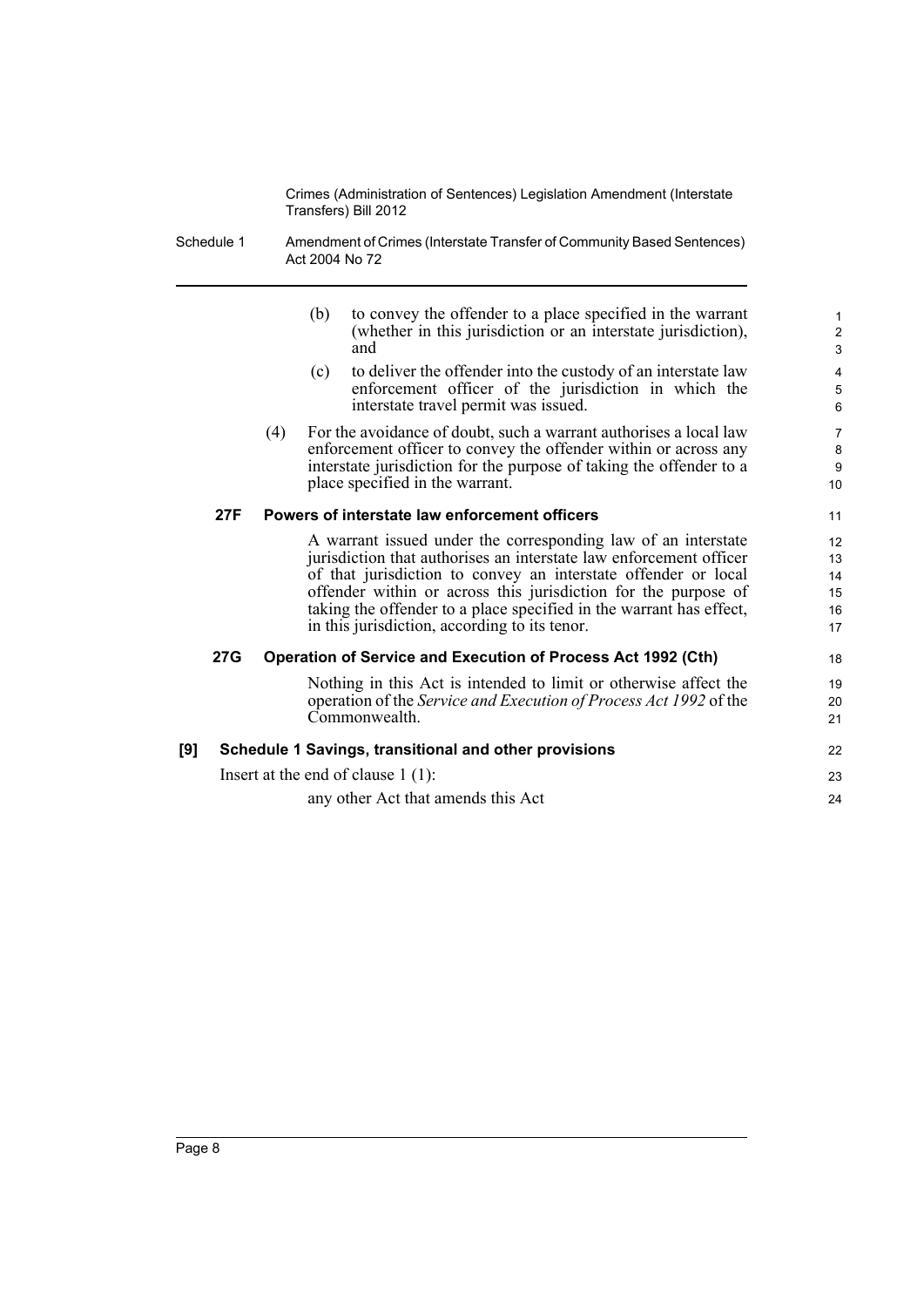Amendment of Parole Orders (Transfer) Act 1983 No 190 Schedule 2

<span id="page-18-0"></span>

|     | <b>Schedule 2</b>            | <b>Amendment of Parole Orders (Transfer)</b><br><b>Act 1983 No 190</b>                                                                 | 1<br>$\overline{2}$ |
|-----|------------------------------|----------------------------------------------------------------------------------------------------------------------------------------|---------------------|
| [1] | Part 1, heading              |                                                                                                                                        | 3                   |
|     | Insert before section 1:     |                                                                                                                                        | 4                   |
|     | Part 1                       | <b>Preliminary</b>                                                                                                                     | 5                   |
| [2] | <b>Section 3 Definitions</b> |                                                                                                                                        | 6                   |
|     |                              | Omit "the person or body with" from the definition of <i>designated authority</i> .                                                    | 7                   |
|     |                              | Insert instead "the person (other than a body corporate) having".                                                                      | 8                   |
| [3] |                              | Section 3, definition of "parole order"                                                                                                | 9                   |
|     |                              | Insert "and" after "parole," in paragraph (a) of the definition.                                                                       | 10                  |
| [4] |                              | Section 3, definition of "parole order"                                                                                                | 11                  |
|     |                              | Insert after paragraph (b) of the definition:                                                                                          | 12                  |
|     | (b1)                         | a prospective parole order, or a prospective authority of the                                                                          | 13                  |
|     |                              | kind referred to in paragraph $(a)$ or $(b)$ , but only for the<br>purpose of making or dealing with a request under<br>section 5, and | 14<br>15<br>16      |
| [5] | Part 2, heading              |                                                                                                                                        | 17                  |
|     | Insert before section 5:     |                                                                                                                                        | 18                  |
|     | Part 2                       | <b>Registration of parole orders</b>                                                                                                   | 19                  |
| [6] |                              | Section 5 Requests for registration of transferred parole orders                                                                       | 20                  |
|     |                              | Omit "that was in force at the time of the request" from section 5 (1).                                                                | 21                  |
|     | Insert instead "made".       |                                                                                                                                        | 22                  |
| [7] | Section 5 (2)                |                                                                                                                                        | 23                  |
|     |                              | Omit "that is in force". Insert instead "made".                                                                                        | 24                  |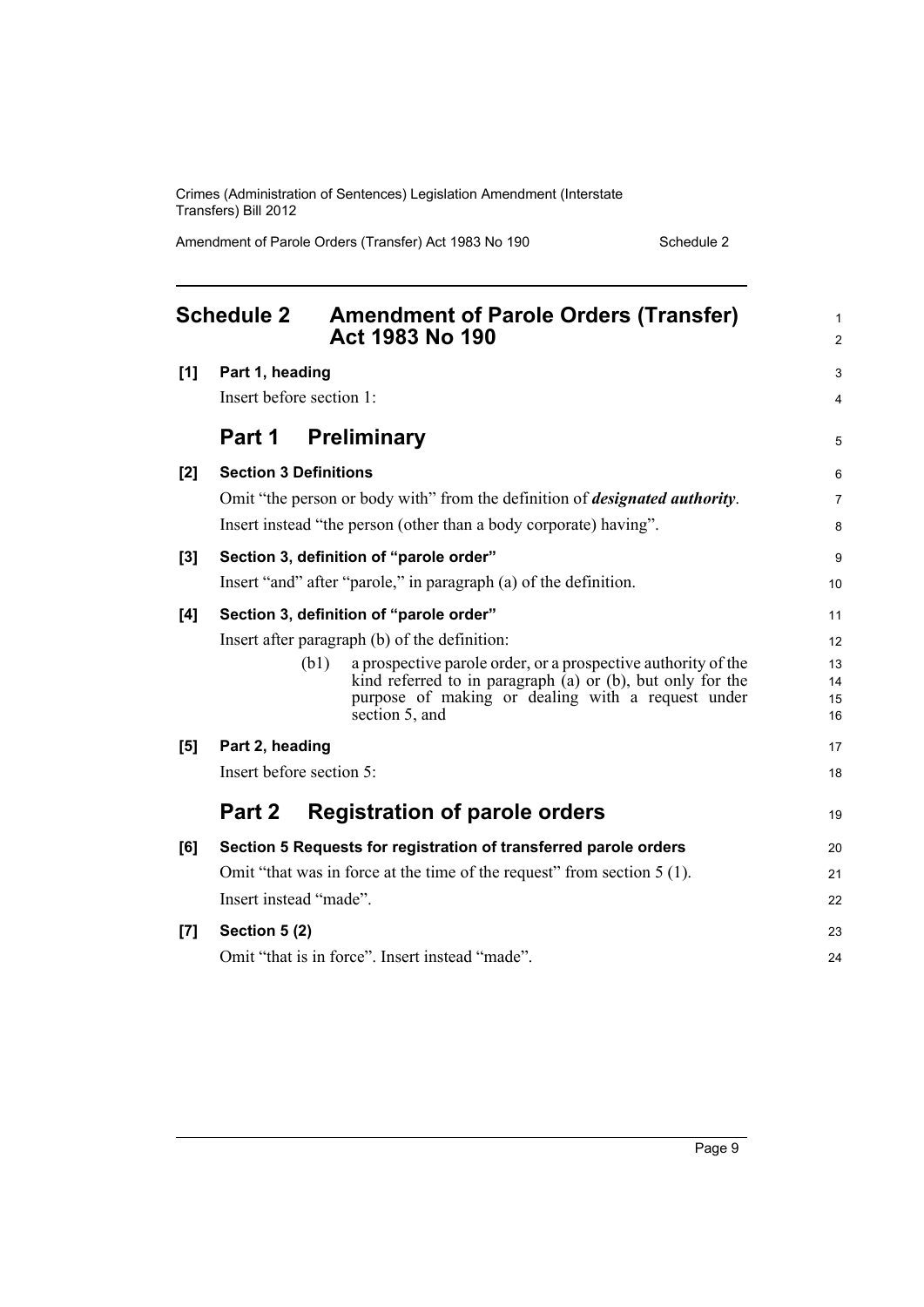Schedule 2 Amendment of Parole Orders (Transfer) Act 1983 No 190

| [8]    | Section 5 (3) and (4)                                                                                           |                                                                                                                                                                                                                                                      |                               |  |  |
|--------|-----------------------------------------------------------------------------------------------------------------|------------------------------------------------------------------------------------------------------------------------------------------------------------------------------------------------------------------------------------------------------|-------------------------------|--|--|
|        |                                                                                                                 | Insert after section $5(2)$ :                                                                                                                                                                                                                        | $\overline{c}$                |  |  |
|        | (3)                                                                                                             | A direction or request is not to be made under this section unless<br>the Minister is satisfied that the person to whom the parole order<br>relates:                                                                                                 |                               |  |  |
|        |                                                                                                                 | (a)<br>has given consent to, or has requested, the registration of<br>the parole order under this Act or under the relevant<br>corresponding law (as the case requires), and has not<br>withdrawn that consent or request, or                        | 6<br>$\overline{7}$<br>8<br>9 |  |  |
|        |                                                                                                                 | is present in the State or Territory in which the order is<br>(b)<br>proposed to be registered.                                                                                                                                                      | 10<br>11                      |  |  |
|        | (4)                                                                                                             | A person who has given consent to, or has requested, the<br>registration of a parole order, as referred to in subsection $(3)$ $(a)$ ,<br>may withdraw the consent or request at any time before (but not<br>after) the parole order is registered.  | 12<br>13<br>14<br>15          |  |  |
| [9]    | Section 6 Documents to accompany requests                                                                       |                                                                                                                                                                                                                                                      |                               |  |  |
|        | Omit "a person purporting to be the person in whose custody the original is<br>entrusted" from section $6(2)$ . |                                                                                                                                                                                                                                                      |                               |  |  |
|        |                                                                                                                 | Insert instead "the Registrar".                                                                                                                                                                                                                      | 19                            |  |  |
| [10]   | Section 6 (3)                                                                                                   |                                                                                                                                                                                                                                                      | 20                            |  |  |
|        |                                                                                                                 | Insert after section $6(2)$ :                                                                                                                                                                                                                        | 21                            |  |  |
|        | (3)                                                                                                             | In subsection $(1)$ $(a)$ , a reference to a parole order (including any<br>variation of a parole order) is a reference not only to the original<br>but also to a copy that, under a law of New South Wales, has the<br>same effect as the original. | 22<br>23<br>24<br>25          |  |  |
| $[11]$ | <b>Section 7</b>                                                                                                |                                                                                                                                                                                                                                                      | 26                            |  |  |
|        | Omit the section. Insert instead:                                                                               |                                                                                                                                                                                                                                                      |                               |  |  |
|        | 7                                                                                                               | Matters to which Minister to have regard                                                                                                                                                                                                             | 28                            |  |  |
|        |                                                                                                                 | In determining whether to make a direction or request under<br>section 5, the Minister must have regard to the following matters:                                                                                                                    | 29<br>30                      |  |  |

- (a) the interests (including the welfare) of the person to whom 31 the parole order relates, 32
- (b) the administration of justice in this or any other State or a 33 Territory, 34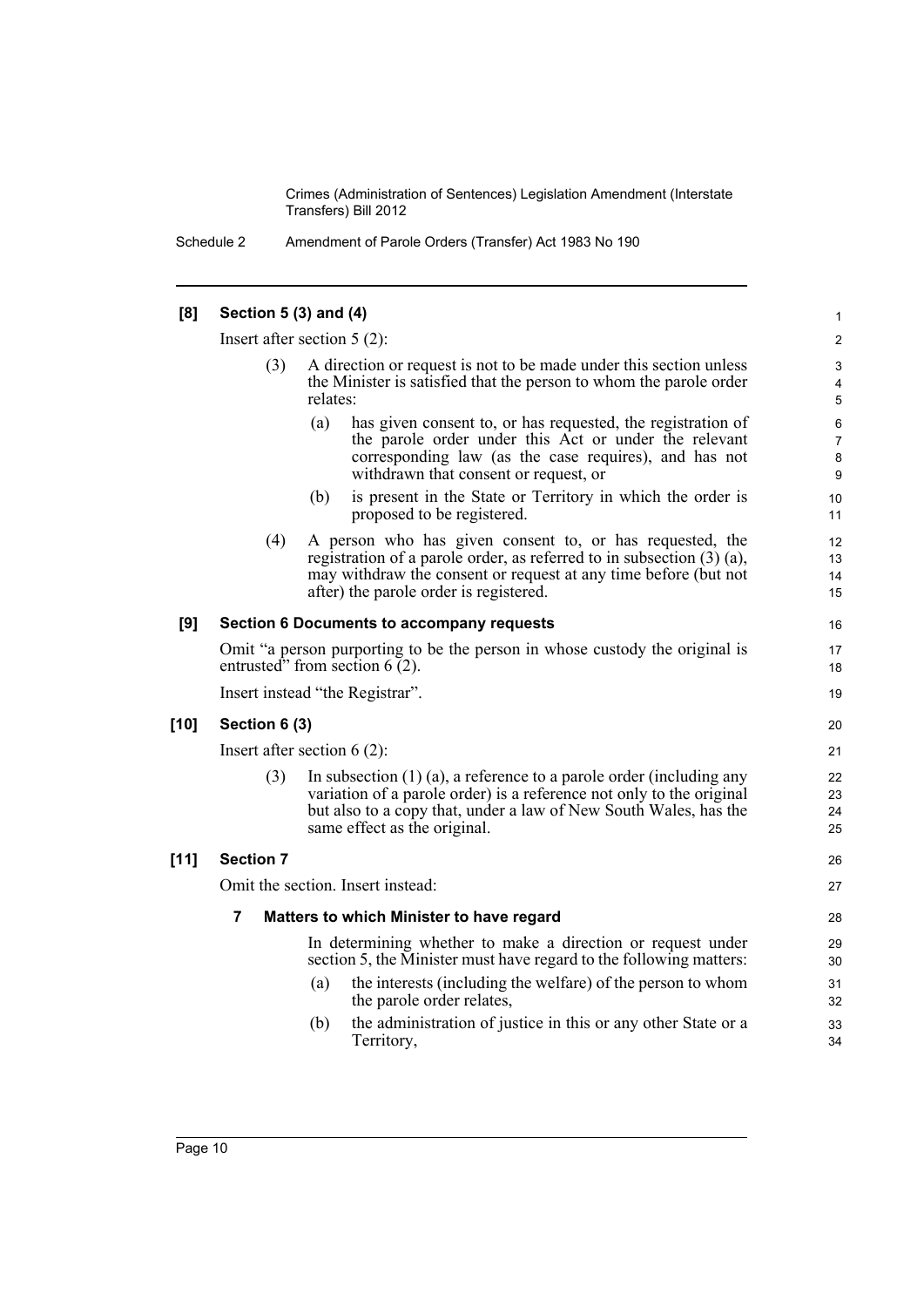Amendment of Parole Orders (Transfer) Act 1983 No 190 Schedule 2

|        |                               | (c) | the protection of the community in this or any other State<br>or a Territory,                                                                                                                                                                                                  | $\mathbf{1}$<br>$\overline{2}$ |
|--------|-------------------------------|-----|--------------------------------------------------------------------------------------------------------------------------------------------------------------------------------------------------------------------------------------------------------------------------------|--------------------------------|
|        |                               | (d) | any other matter the Minister considers relevant.                                                                                                                                                                                                                              | 3                              |
| $[12]$ | <b>Section 8 Registration</b> |     |                                                                                                                                                                                                                                                                                | 4                              |
|        | Insert after section $8(1)$ : |     |                                                                                                                                                                                                                                                                                | 5                              |
|        | (1A)                          |     | Despite subsection (1), a parole order must not be registered<br>under this Act unless, or until, the person to whom the order<br>relates is present in New South Wales.                                                                                                       | 6<br>$\overline{7}$<br>8       |
| [13]   |                               |     | <b>Section 9 Effect of registration</b>                                                                                                                                                                                                                                        | 9                              |
|        | Insert after section $9(2)$ : |     |                                                                                                                                                                                                                                                                                | 10                             |
|        | (2A)                          |     | Without limiting subsections $(1)$ and $(2)$ , the person to whom the<br>parole order relates may be dealt with under the laws of New<br>South Wales in relation to any breach of the conditions of the<br>parole order that occurred before it was registered under this Act. | 11<br>12<br>13<br>14           |
| $[14]$ | Section 9 (3)                 |     |                                                                                                                                                                                                                                                                                | 15                             |
|        |                               |     | Omit the subsection. Insert instead:                                                                                                                                                                                                                                           | 16                             |
|        | (3)                           |     | For the purposes of subsection $(2)$ , the <i>appropriate court</i> of this<br>jurisdiction is:                                                                                                                                                                                | 17<br>18                       |
|        |                               | (a) | if the sentence of imprisonment referred to<br>in<br>subsection $(2)$ (a) was imposed by a court of summary<br>jurisdiction or by a court on appeal from a court of<br>summary jurisdiction—the Local Court, and                                                               | 19<br>20<br>21<br>22           |
|        |                               | (b) | in any other case—the Supreme Court.                                                                                                                                                                                                                                           | 23                             |
| $[15]$ | Section 9 (4)                 |     |                                                                                                                                                                                                                                                                                | 24                             |
|        | Omit the subsection.          |     |                                                                                                                                                                                                                                                                                | 25                             |
| $[16]$ | <b>Territory</b>              |     | Section 10 Effect of transfer of parole order to another State or a                                                                                                                                                                                                            | 26<br>27                       |
|        |                               |     | Insert "and" after "New South Wales," in section 10 (1) (a).                                                                                                                                                                                                                   | 28                             |
| $[17]$ | Section 10 (1) (d)            |     |                                                                                                                                                                                                                                                                                | 29                             |
|        |                               |     | Insert at the end of section 10 (1) (c):                                                                                                                                                                                                                                       | 30                             |
|        |                               |     | , and                                                                                                                                                                                                                                                                          | 31                             |
|        |                               | (d) | proceedings against the person to whom the parole order<br>relates may not be commenced or continued under the laws<br>of New South Wales in relation to any breach of the                                                                                                     | 32<br>33<br>34                 |
|        |                               |     |                                                                                                                                                                                                                                                                                |                                |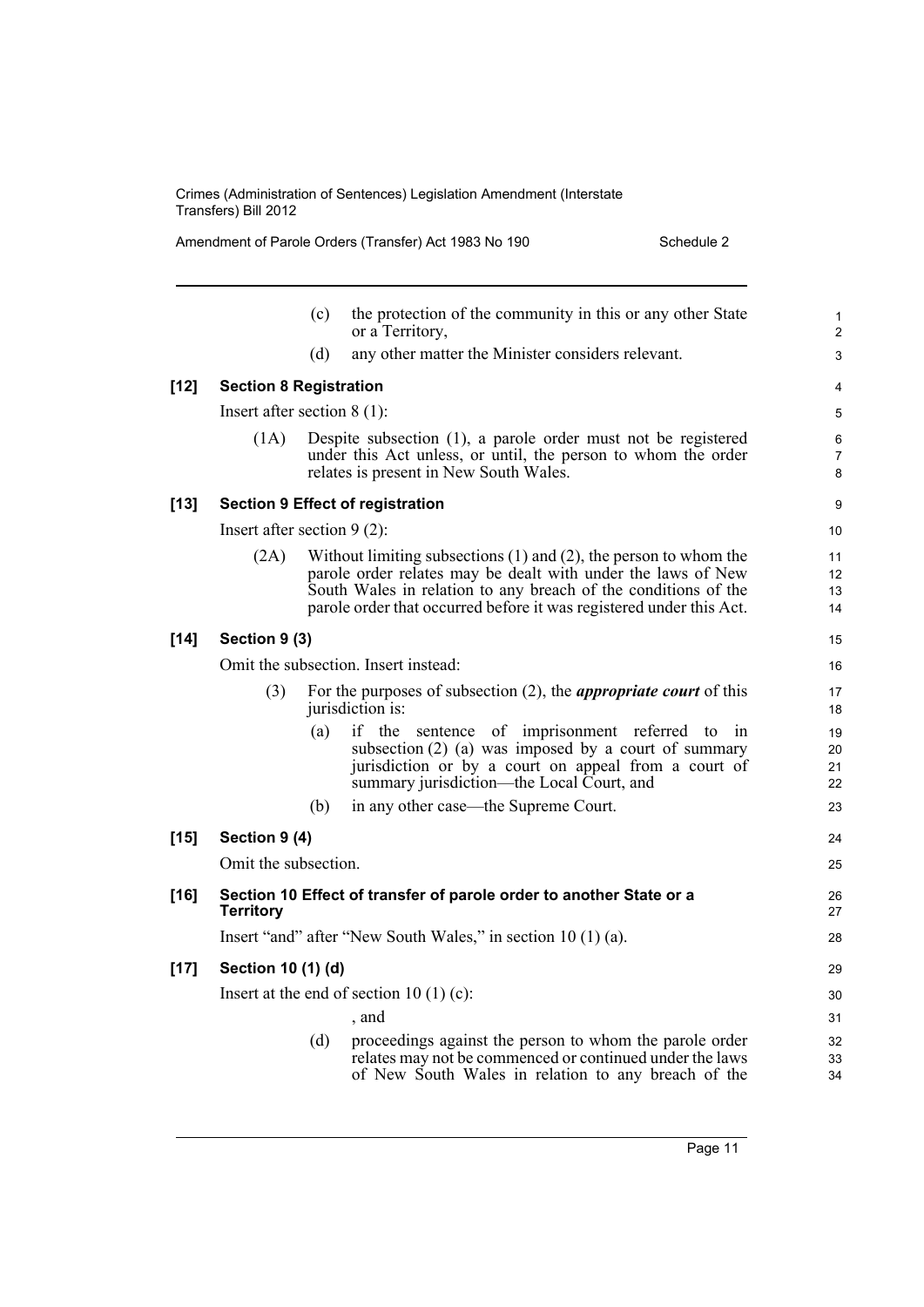Schedule 2 Amendment of Parole Orders (Transfer) Act 1983 No 190

conditions of the parole order that occurred before it was registered under the corresponding law.

# **[18] Section 10 (2) (b)** 3 Omit "the registration under the corresponding law". 4 Insert instead "its first registration under a corresponding law".

#### **[19] Part 3** 6

Insert after section 10: 7

### **Part 3 Reciprocal arrangements for Equation Assumes Arrangements of the Reciprocal arrangements for Arrangements of Arrangements of Arrangements and Arrangements of Arrangements and Arrangements of Arrangements and Arrang administration of NSW and interstate** <sup>9</sup> **parole orders** 10

#### **10A Definitions** 11

In this Part: 12 *interstate law enforcement officer*, in relation to another State or 13 a Territory, means a local law enforcement officer within the meaning of the corresponding law of that State or Territory.

*interstate parole order* means a parole order made under a law of another State or a Territory. 17

*interstate parolee* means a person to whom an interstate parole order relates. 19

*interstate registrar*, in relation to another State or a Territory, means the person or body having powers under the corresponding law of that State or Territory that correspond to those of the Registrar under this Act. 23

*interstate travel permit* means an interstate travel permit issued under section 10C or an interstate travel permit (however described) issued under the corresponding law of another State or a Territory. 27

*local law enforcement officer* means a correctional officer, compliance and monitoring officer or probation and parole officer (within the meaning of the *Crimes (Administration of Sentences) Act 1999*) or a police officer. 31

*NSW parole order* means a parole order made under a law of New South Wales. 33

*NSW parolee* means a person to whom a NSW parole order relates. 35

*relevant Ministerial arrangements*, in relation to another State or a Territory, means arrangements entered into under

30

32

34

37 36

1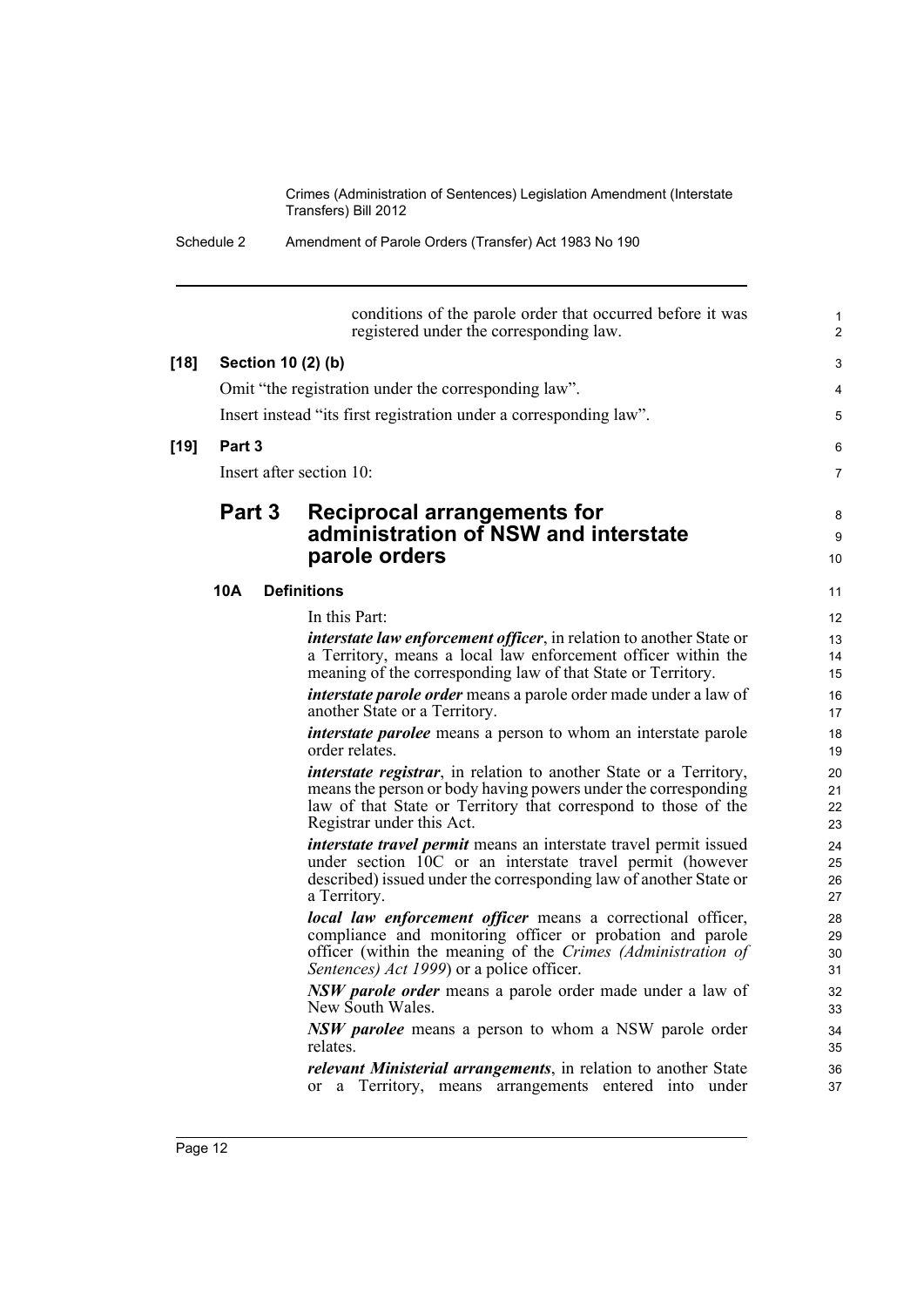Amendment of Parole Orders (Transfer) Act 1983 No 190 Schedule 2

1 section 10B between the Minister and the designated authority of that State or Territory. **10B Ministerial arrangements for the administration of NSW and** 3 **interstate parole orders** 4 (1) The Minister may enter into arrangements with the designated 5 authority of another State or a Territory so as to facilitate: 6 (a) 8 the administration, within New South Wales, of interstate 7 parole orders made under a law of the other State or Territory, and 9 (b) the administration, within the other State or Territory, of 10 12 NSW parole orders, 11 either in relation to particular NSW or interstate parolees or particular classes of NSW or interstate parolees. 13 (2) In particular, such arrangements may be entered into so as to 14 facilitate: 15 (a) travel to the other State or Territory by NSW parolees, and 16 (b) travel to New South Wales by interstate parolees of the 17 other State or Territory. 18 (3)  $22$ 21  $20$ The local prisons authority has, and may exercise, such powers, 19 authorities, duties and functions as are necessary, under the relevant Ministerial arrangements, for the administration of interstate parole orders in relation to interstate parolees who are present in New South Wales. 23 (4) For the purposes of the laws of New South Wales with respect to 24 parole, anything that is done in another State or a Territory: 25 (a) by the interstate prisons authority of that State or Territory, 26 and 27 (b) in accordance with the relevant Ministerial arrangements, 28 and 29 (c) in the administration of a NSW parole order in relation to 30 32 a NSW parolee who is present in that State or Territory, 31 is taken to have been done pursuant to the laws of New South Wales. Wales. 33 (5) In this section: 34 37 36 *interstate prisons authority*, in relation to another State or a 35 Territory, means the person or body having powers under the corresponding law of that State or Territory that correspond to those of the local prisons authority under subsection (3). 38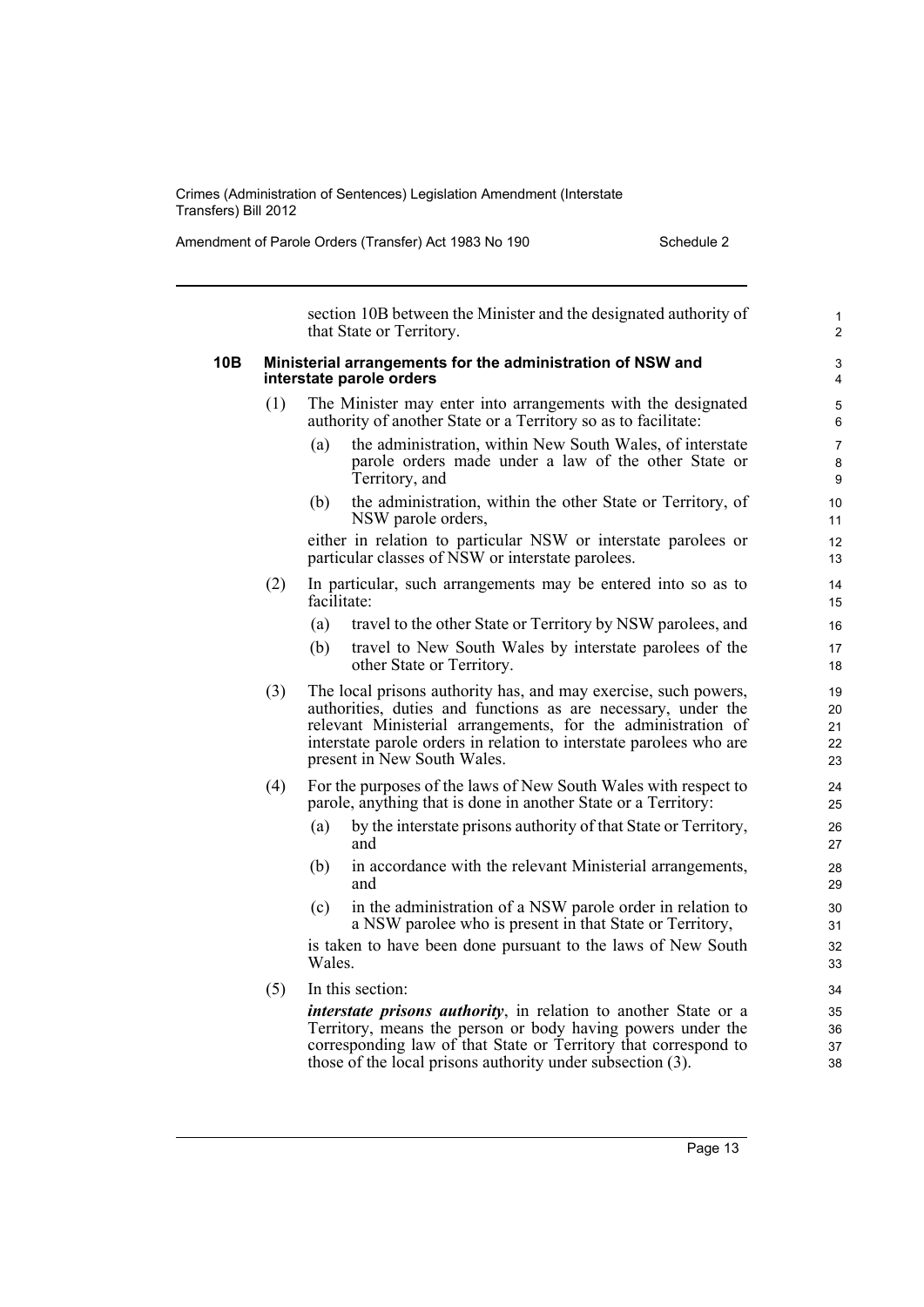Schedule 2 Amendment of Parole Orders (Transfer) Act 1983 No 190

*local prisons authority* means the Commissioner of Corrective Services.

1

6 5

9

19

21

26

34

38 37

#### **10C Issue of interstate travel permit to NSW parolee** 3

- (1) This section applies to a NSW parolee whose parole is subject to 4 a condition (whether imposed by the parole order or otherwise) that prohibits the parolee from leaving New South Wales without permission. 7
- (2) Permission to leave New South Wales is to be granted, varied and 8 revoked, and conditions of permission are to be imposed and varied, in accordance with the relevant Ministerial arrangements. 10
- (3) As soon as practicable after any such permission is granted, the 11 Registrar: 12
	- (a) must incorporate the terms and conditions of the 13 permission in an interstate travel permit, and 14
	- (b) must provide a copy of the permit to the parolee, and 15
	- (c) must provide: 16
		- (i) a copy of the permit, and 17
		- (ii) such other documents or information about the 18 parolee as are required or authorised to be sent under the relevant Ministerial arrangements, 20

to the interstate registrar of each State or Territory to which the permit authorises travel. 22

- (4) As soon as practicable after the terms or conditions of any such 23 permission are varied, the Registrar: 24
	- (a) must incorporate the terms and conditions of the 25 permission, as varied, in an amended interstate travel permit, and 27
	- (b) must provide a copy of the amended permit to the parolee, 28 and  $\sim$  29
	- (c) must provide: 30
		- (i) a copy of the amended permit, and 31
		- (ii) 32 such other documents or information as are relevant to the variation, 33

to the interstate registrar of each State or Territory to which the permit authorises travel. 35

(5) As soon as practicable after any such permission is revoked, the 36 Registrar must provide written notice of that fact to the parolee and to the interstate registrar of each State or Territory to which the permit authorised travel. 39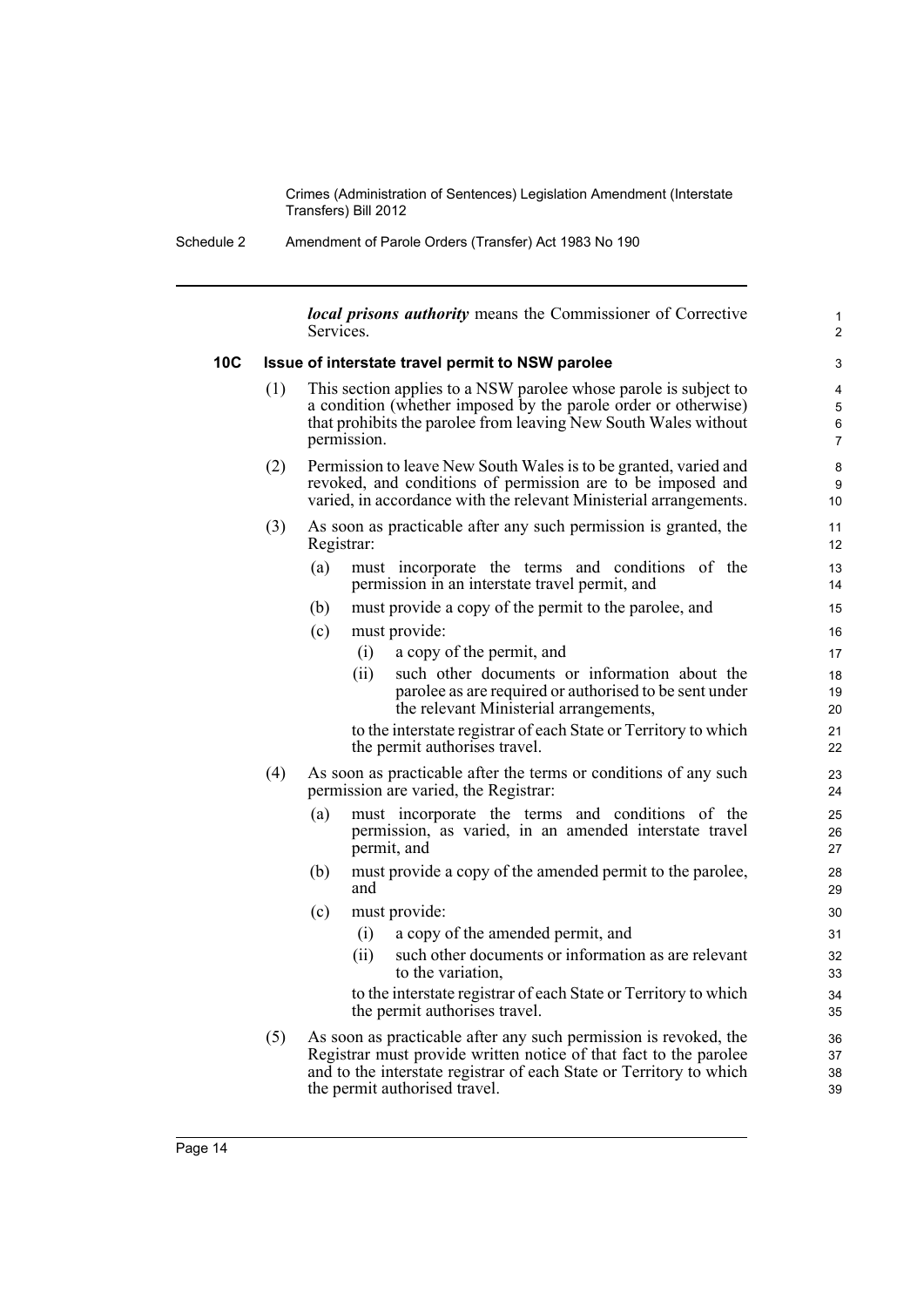Amendment of Parole Orders (Transfer) Act 1983 No 190 Schedule 2

|            | (6) |         | An interstate travel permit ceases to have effect in a State or<br>Territory to which it authorises travel:                                                                                                                         | $\mathbf{1}$<br>$\overline{2}$ |
|------------|-----|---------|-------------------------------------------------------------------------------------------------------------------------------------------------------------------------------------------------------------------------------------|--------------------------------|
|            |     | (a)     | if written notice referred to in subsection $(5)$ is provided to<br>the interstate registrar of that State or Territory (regardless<br>of whether or not the parolee has received such notice), or                                  | $\mathbf{3}$<br>4<br>5         |
|            |     | (b)     | if the parolee is arrested pursuant to a warrant issued under<br>the corresponding law of that State or Territory.                                                                                                                  | 6<br>$\overline{7}$            |
| <b>10D</b> |     |         | Effect of interstate travel permit issued to NSW parolee                                                                                                                                                                            | 8                              |
|            | (1) |         | This section applies in respect of any period during which:                                                                                                                                                                         | $\boldsymbol{9}$               |
|            |     | (a)     | an interstate travel permit is in force in respect of a NSW<br>parolee, and                                                                                                                                                         | 10<br>11                       |
|            |     | (b)     | the NSW parolee is present in a State or Territory to which<br>the permit authorises travel.                                                                                                                                        | 12<br>13                       |
|            | (2) | parole: | For the purposes of the laws of New South Wales with respect to                                                                                                                                                                     | 14<br>15                       |
|            |     | (a)     | the conditions of the interstate travel permit are taken to be<br>substituted for the conditions of the relevant NSW parole<br>order, and                                                                                           | 16<br>17<br>18                 |
|            |     | (b)     | any compliance or non-compliance by the parolee with the<br>conditions of the interstate travel permit is taken to be<br>compliance or non-compliance, as the case may be, with<br>the conditions of the relevant NSW parole order. | 19<br>20<br>21<br>22           |
| <b>10E</b> |     |         | Powers exercisable in relation to interstate parolees                                                                                                                                                                               | 23                             |
|            | (1) |         | This section applies to an interstate parolee:                                                                                                                                                                                      | 24                             |
|            |     | (a)     | who holds an interstate travel permit that authorises the<br>parolee to travel to New South Wales, and                                                                                                                              | 25<br>26                       |
|            |     | (b)     | who is present in New South Wales.                                                                                                                                                                                                  | 27                             |
|            | (2) | arrest: | The local parole authority may issue a warrant for the parolee's                                                                                                                                                                    | 28<br>29                       |
|            |     | (a)     | if advised by the relevant interstate registrar that the<br>interstate travel permit is no longer in force in New South<br>Wales, or                                                                                                | 30<br>31<br>32                 |
|            |     | (b)     | if of the opinion that the parolee has failed to comply with<br>the conditions of the interstate travel permit.                                                                                                                     | 33<br>34                       |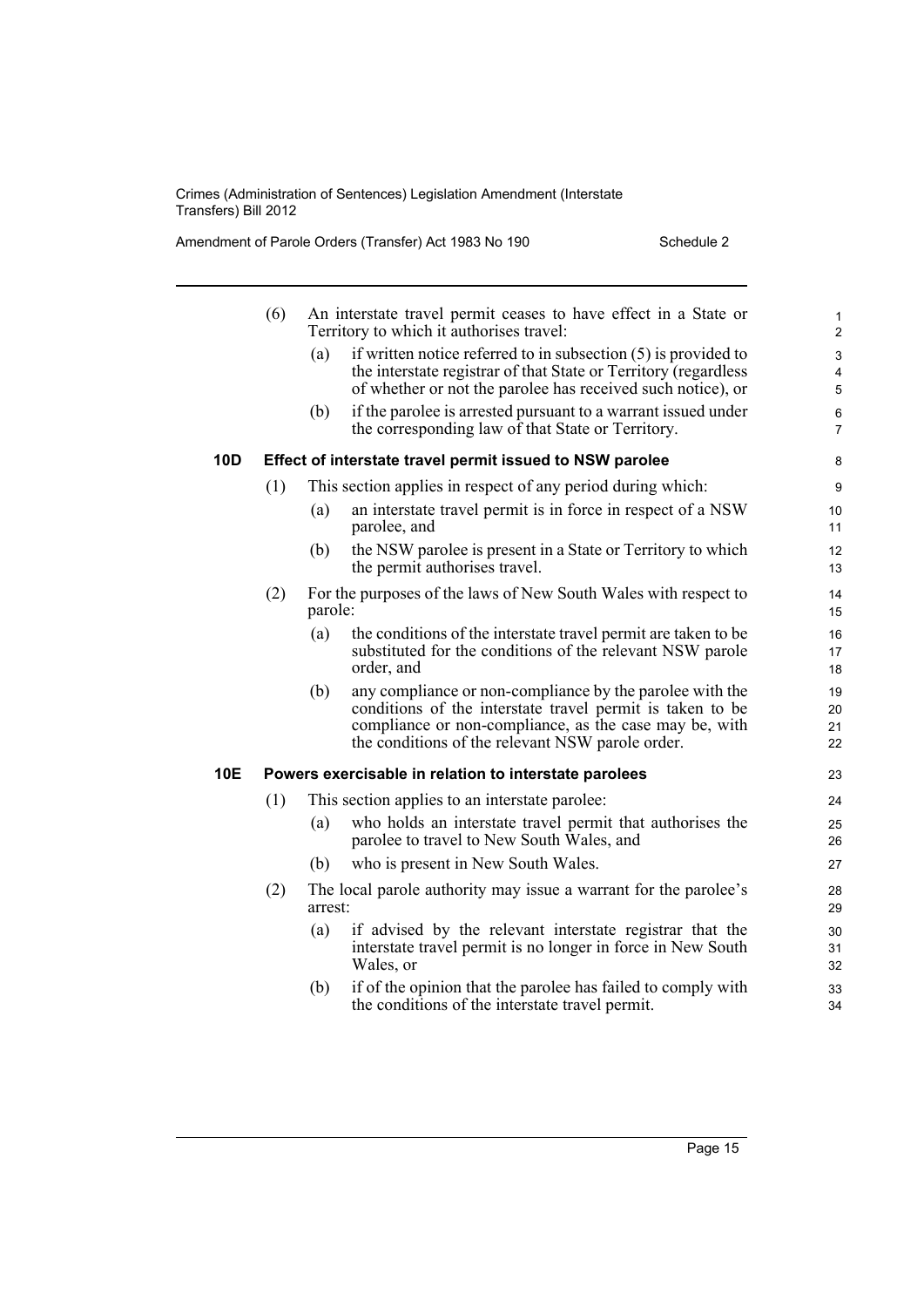- Schedule 2 Amendment of Parole Orders (Transfer) Act 1983 No 190
	- (3) A warrant under subsection (2) is sufficient authority for a local  $\frac{1}{1}$ law enforcement officer: 2
		- (a) to arrest the parolee, and 3
		- (b) to convey the parolee to a place specified in the warrant 4 (whether in New South Wales or in another State or a Territory), and 6

5

8

12 11

25

- (c) to deliver the parolee into the custody of an interstate law 7 enforcement officer of the State or Territory in which the interstate travel permit was issued. 9
- (4) For the avoidance of doubt, such a warrant authorises a local law 10 enforcement officer to convey the parolee within or across any other State or a Territory for the purpose of taking the parolee to a place specified in the warrant. 13
- (5) In this section, *local parole authority* means the State Parole 14 Authority. 15

#### **10F Powers of interstate law enforcement officers** 16

A warrant issued under the corresponding law of another State or 17 a Territory that authorises a local law enforcement officer (within the meaning of that law) to convey an interstate parolee or NSW parolee within or across New South Wales for the purpose of taking the parolee to a place specified in the warrant has effect, in New South Wales, according to its tenor. 22

#### **10G Operation of Service and Execution of Process Act 1992 (Cth)** 23

Nothing in this Act is intended to limit or otherwise affect the 24 operation of the *Service and Execution of Process Act 1992* of the Commonwealth. 26

| [20] | Part 4, heading           | 27 |
|------|---------------------------|----|
|      | Insert before section 11: | 28 |
|      | Part 4 General            | 29 |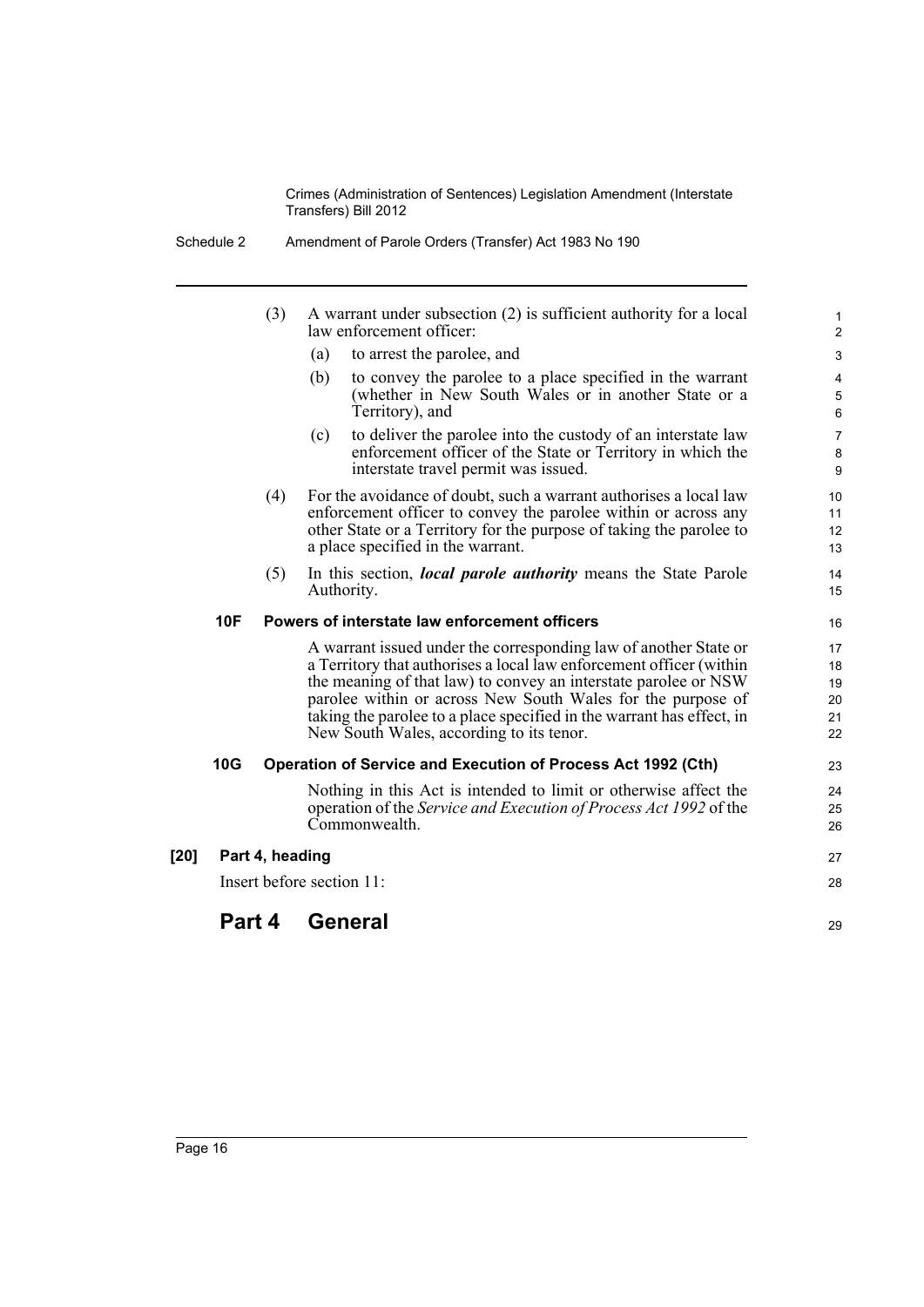Amendment of Parole Orders (Transfer) Act 1983 No 190 Schedule 2

|      | <b>Section 11A</b> | Insert after section 11:                                                                                                                                                                                                                                                                                                                               |  |
|------|--------------------|--------------------------------------------------------------------------------------------------------------------------------------------------------------------------------------------------------------------------------------------------------------------------------------------------------------------------------------------------------|--|
|      |                    |                                                                                                                                                                                                                                                                                                                                                        |  |
| 11 A |                    | Use of documents and information                                                                                                                                                                                                                                                                                                                       |  |
|      | (1)                | For the purpose of making a determination or exercising a<br>discretion under this Act, or for the purpose of complying with<br>obligations imposed by the relevant Ministerial<br>any<br>arrangements under Part 3, the Minister:                                                                                                                     |  |
|      |                    | may inform himself or herself as the Minister thinks fit<br>(a)<br>including, in particular, by reference to relevant<br>documents and information:                                                                                                                                                                                                    |  |
|      |                    | forwarded to the Minister by the designated<br>(i)<br>authority of another State or a Territory, or                                                                                                                                                                                                                                                    |  |
|      |                    | obtained in the course of investigations carried out<br>(ii)<br>in New South Wales in connection with the making<br>of the determination or the exercise of the<br>discretion, and                                                                                                                                                                     |  |
|      |                    | may provide any such documents or information<br>(b)<br>(including any personal information about the person to<br>whom a parole order relates) to any government agencies<br>or other persons that may be directly affected by that<br>person's presence in the State or Territory in which the<br>parole order is, or is proposed to be, registered. |  |
|      | (2)                | This section does not authorise the disclosure of information<br>about a person to whom a parole order relates unless the person:                                                                                                                                                                                                                      |  |
|      |                    | (a)<br>has given consent to, or has requested, the registration of<br>the parole order under this Act or under the relevant<br>corresponding law (as the case requires), and has not<br>withdrawn that consent or request, or                                                                                                                          |  |
|      |                    | is present in the State or Territory in which the parole order<br>(b)<br>is, or is proposed to be, registered, or                                                                                                                                                                                                                                      |  |
|      |                    | has applied for permission to travel to that State or<br>(c)<br>Territory.                                                                                                                                                                                                                                                                             |  |
|      | (3)                | A person who has given consent to, or has requested, the<br>registration of a parole order, as referred to in subsection $(2)$ $(a)$ ,<br>may withdraw the consent or request at any time before (but not<br>after) the parole order is registered.                                                                                                    |  |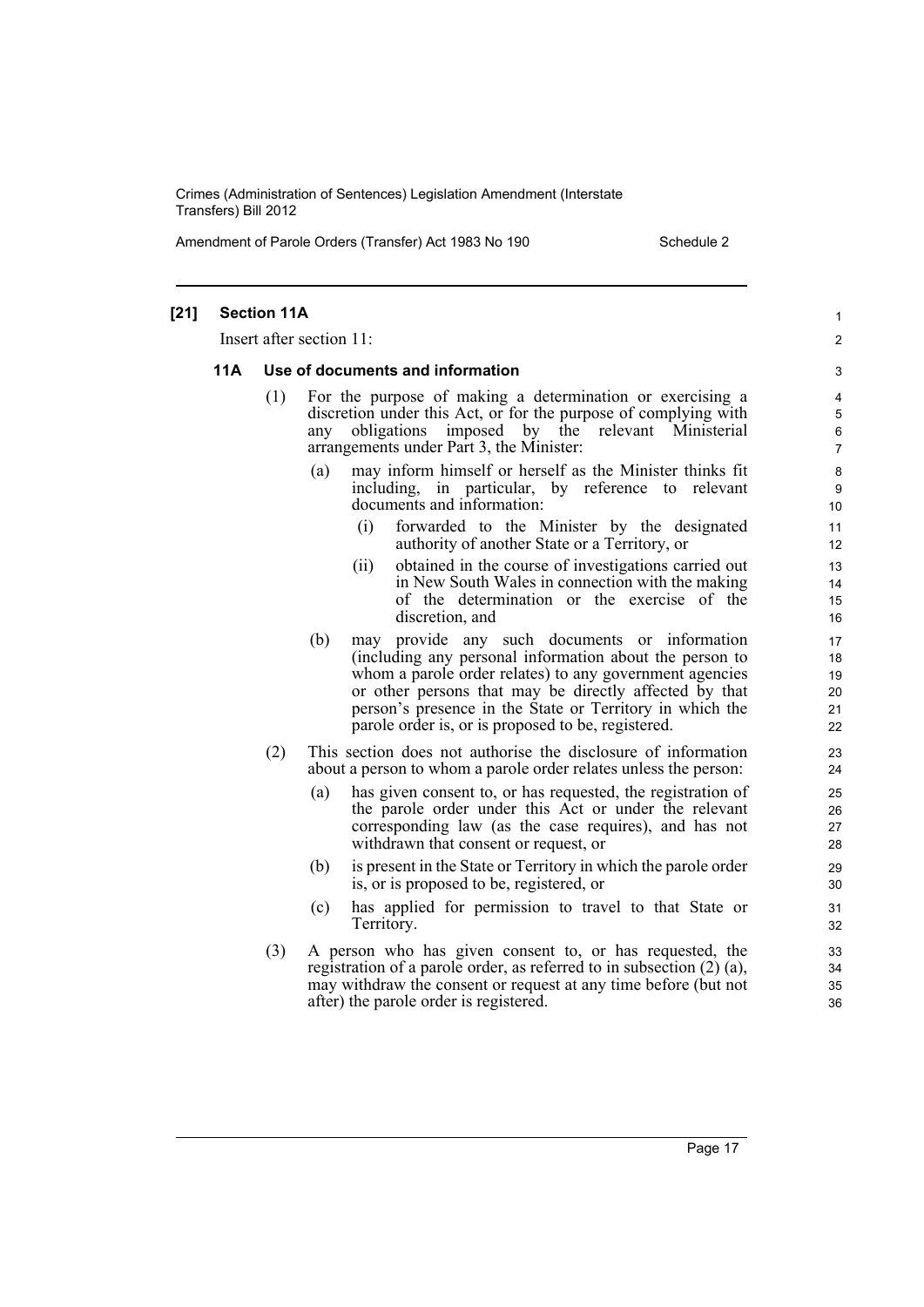Schedule 3 Amendment of Prisoners (Interstate Transfer) Act 1982 No 104

## <span id="page-27-0"></span>**Schedule 3 Amendment of Prisoners (Interstate** <sup>1</sup> **Transfer) Act 1982 No 104** <sup>2</sup>

| [1] | <b>Section 5 Definitions</b>                                                                                                                                                                                    |                                                                                                                                                                      |                                                                                                                                                                                                                                                                   |                            |  |
|-----|-----------------------------------------------------------------------------------------------------------------------------------------------------------------------------------------------------------------|----------------------------------------------------------------------------------------------------------------------------------------------------------------------|-------------------------------------------------------------------------------------------------------------------------------------------------------------------------------------------------------------------------------------------------------------------|----------------------------|--|
|     | Insert in alphabetical order in section $5(1)$ :                                                                                                                                                                |                                                                                                                                                                      |                                                                                                                                                                                                                                                                   |                            |  |
|     | <i>local prisons authority means:</i>                                                                                                                                                                           |                                                                                                                                                                      |                                                                                                                                                                                                                                                                   | 5                          |  |
|     |                                                                                                                                                                                                                 | (a)                                                                                                                                                                  | in relation to New South Wales, the Commissioner of<br>Corrective Services, or                                                                                                                                                                                    | 6<br>7                     |  |
|     |                                                                                                                                                                                                                 | (b)                                                                                                                                                                  | in relation to a participating State other than New South<br>Wales, the local prisons authority for that State within the<br>meaning of the interstate law of that State, or                                                                                      | 8<br>9<br>10               |  |
|     |                                                                                                                                                                                                                 | (c)                                                                                                                                                                  | in relation to a Territory, the local prisons authority for that<br>Territory within the meaning of the <i>Transfer of Prisoners</i><br>Act 1983 of the Commonwealth.                                                                                             | 11<br>12<br>13             |  |
| [2] | Section 24 Transfer in custody of escort                                                                                                                                                                        |                                                                                                                                                                      |                                                                                                                                                                                                                                                                   |                            |  |
|     | Insert after section 24 $(3)$ :                                                                                                                                                                                 |                                                                                                                                                                      |                                                                                                                                                                                                                                                                   |                            |  |
|     | (4)                                                                                                                                                                                                             | Without limiting subsections $(1)$ and $(3)$ , it is sufficient<br>compliance with an order referred to in either of those<br>subsections if the prisoner concerned: |                                                                                                                                                                                                                                                                   |                            |  |
|     |                                                                                                                                                                                                                 | (a)                                                                                                                                                                  | is delivered into the custody of an escort of the State or<br>Territory to which the prisoner is being transferred, being<br>an escort who is authorised by the local prisons authority<br>for that State or Territory to receive custody of the<br>prisoner, and | 19<br>20<br>21<br>22<br>23 |  |
|     |                                                                                                                                                                                                                 | (b)                                                                                                                                                                  | is so delivered into custody at a place at which the escort<br>referred to in paragraph (a) is authorised by the local<br>prisons authority for that State or Territory to receive<br>custody of the prisoner.                                                    | 24<br>25<br>26<br>27       |  |
| [3] | Section 31 Lawful custody for transit through New South Wales                                                                                                                                                   |                                                                                                                                                                      |                                                                                                                                                                                                                                                                   |                            |  |
|     | Omit "from New South Wales to such prison in the participating State or<br>Territory as is specified in the order and there delivering the person into the<br>custody of the gaoler" from section 31 $(1)(a)$ . |                                                                                                                                                                      |                                                                                                                                                                                                                                                                   |                            |  |
|     |                                                                                                                                                                                                                 |                                                                                                                                                                      | Insert instead "within New South Wales in accordance with the order".                                                                                                                                                                                             | 32                         |  |
|     |                                                                                                                                                                                                                 |                                                                                                                                                                      |                                                                                                                                                                                                                                                                   |                            |  |